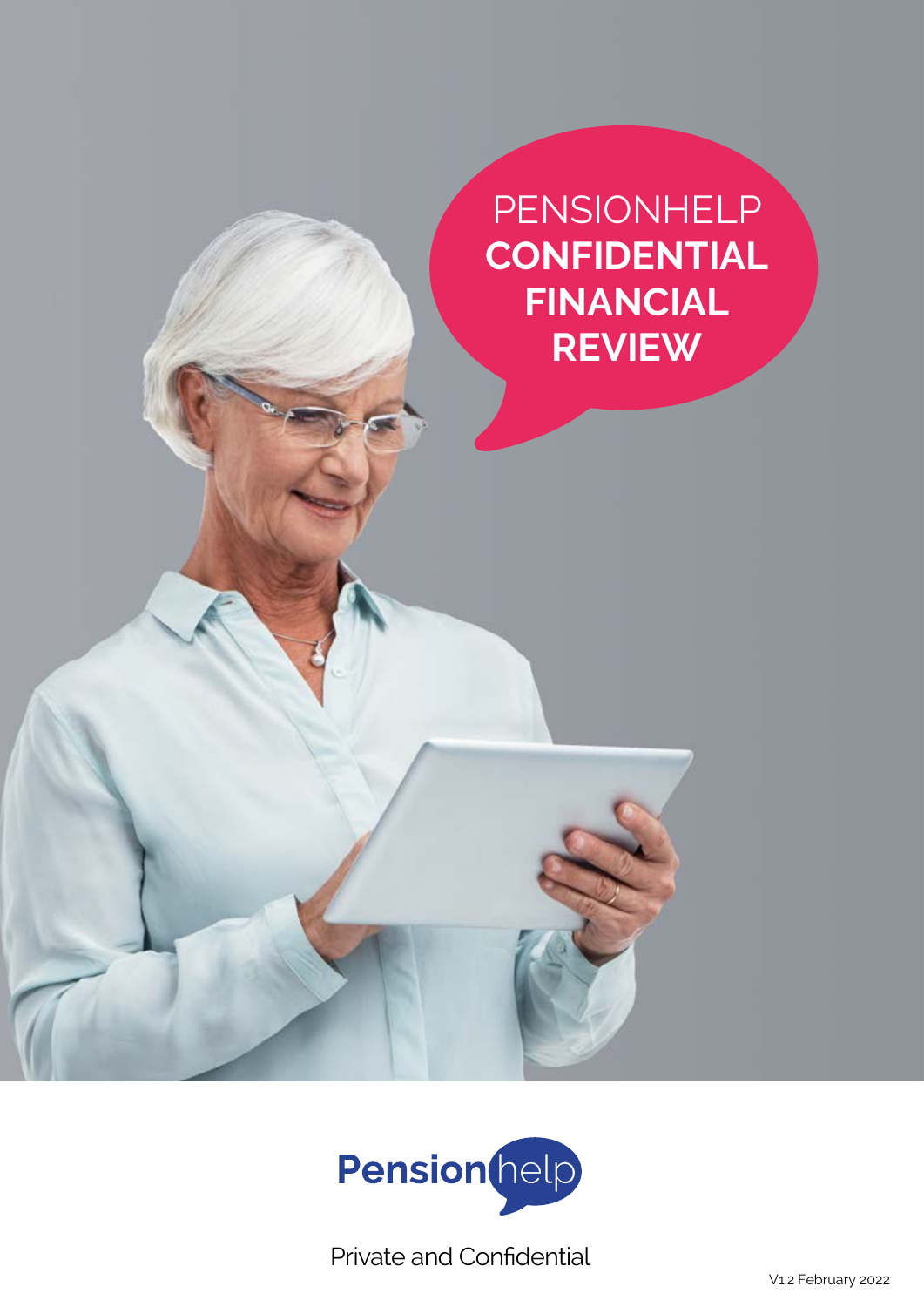

Pensionhelp's advice is based on the information contained within this document. Please ensure it is fully completed. If you note that any details are incorrect, omitted or change, please let us know as this may impact on the suitability of the advice. This advice will be limited to pension and retirement planning only.

Please list all parties present during the meeting and their relationship to you.

Introducer Firm

(if applicable)

Introducer Name (if applicable) Pensionhelp Reference (if known)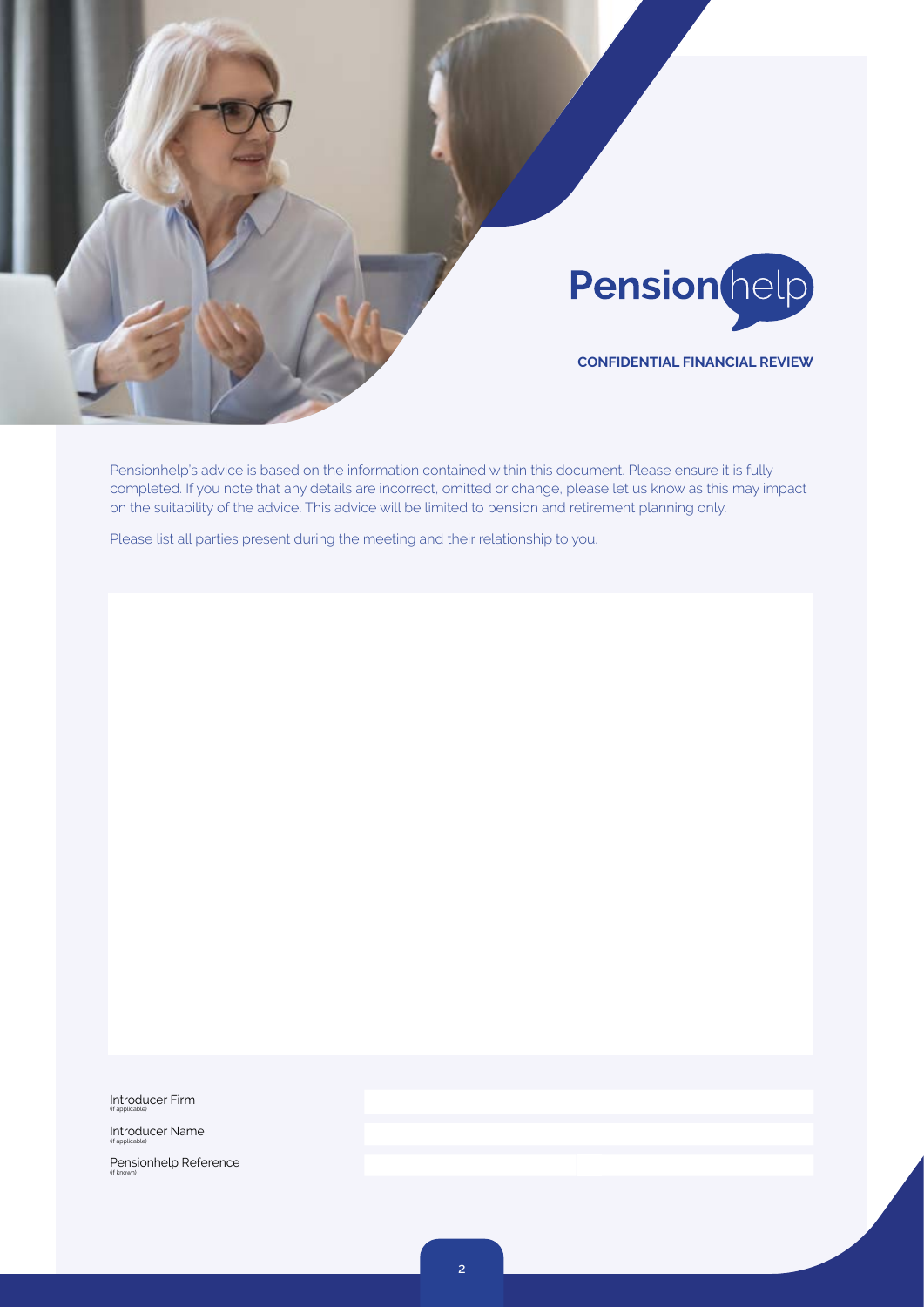| <b>Personal Details</b>                                                |            | <b>SELF</b> |           | SPOUSE/PARTNER |            |  |           |
|------------------------------------------------------------------------|------------|-------------|-----------|----------------|------------|--|-----------|
| Title/Salutation                                                       |            |             |           |                |            |  |           |
| First Name(s)                                                          |            |             |           |                |            |  |           |
| Surname                                                                |            |             |           |                |            |  |           |
| Maiden/Previous Name                                                   |            |             |           |                |            |  |           |
| Date Of Birth                                                          |            |             |           |                |            |  |           |
| Gender                                                                 |            |             |           |                |            |  |           |
| National Insurance Number                                              |            |             |           |                |            |  |           |
| Relationship Status                                                    |            |             |           |                |            |  |           |
| Do You Have A Valid Will?                                              | <b>YES</b> |             | <b>NO</b> |                | <b>YES</b> |  | <b>NO</b> |
| Is It up to Date?                                                      | <b>YES</b> |             | <b>NO</b> |                | <b>YES</b> |  | <b>NO</b> |
| State of Health (also complete health details<br>appendix PG.18)       |            |             |           |                |            |  |           |
| <b>UK Domicile</b>                                                     | <b>YES</b> |             | <b>NO</b> |                | <b>YES</b> |  | <b>NO</b> |
| <b>UK Residency</b>                                                    | <b>YES</b> |             | <b>NO</b> |                | <b>YES</b> |  | <b>NO</b> |
| Do you hold or are you subject to any Trusts or<br>Powers of Attorney? | <b>YES</b> |             | <b>NO</b> |                | <b>YES</b> |  | <b>NO</b> |

Please provide details of the Trust or Power of Attorney below:

For example; if you have (or are named on) a Lasting Power of Attorney please provide details of whether this is a Financial and/or Welfare responsibility and if it carries any other duties?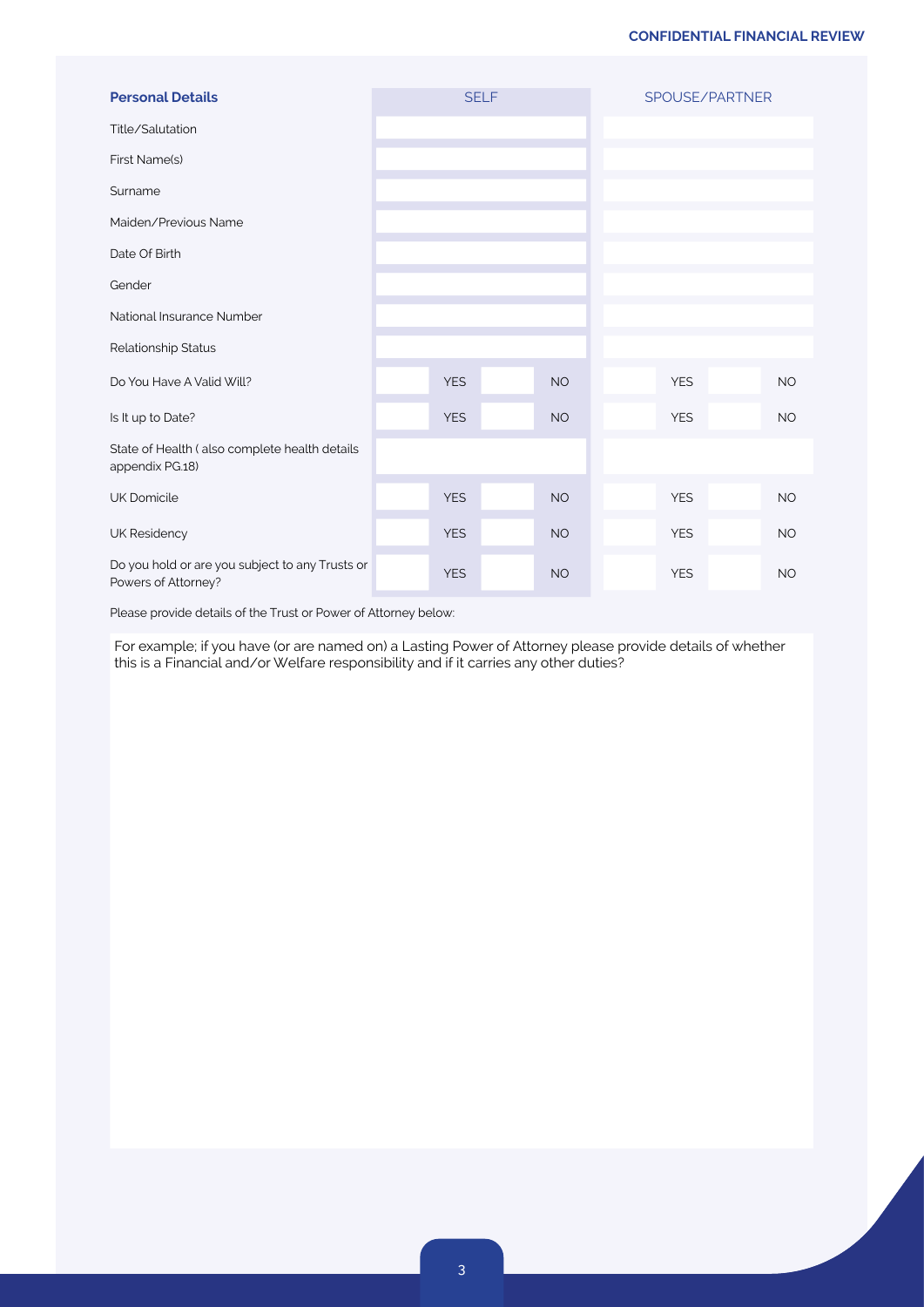| <b>Address/Contact Details</b>  |          |        |       |
|---------------------------------|----------|--------|-------|
| Address                         |          |        |       |
|                                 |          |        |       |
| Postcode                        |          |        |       |
| Telephone/Mobile                |          |        |       |
| Client 1 Email                  |          |        |       |
| Client 2 Email                  |          |        |       |
| <b>Preferred Contact Method</b> | Landline | Mobile | Email |

## **Family & Dependants**

| <b>Full Name</b>               |                        |            |            |                      |
|--------------------------------|------------------------|------------|------------|----------------------|
| Relationship                   |                        |            | Related to |                      |
| Age                            | Financially Dependant? | <b>YES</b> | <b>NO</b>  | Dependent Until Age? |
| <b>Family &amp; Dependants</b> |                        |            |            |                      |
| <b>Full Name</b>               |                        |            |            |                      |
| Relationship                   |                        |            | Related to |                      |
| Age                            | Financially Dependant? | <b>YES</b> | <b>NO</b>  | Dependent Until Age? |
| <b>Family &amp; Dependants</b> |                        |            |            |                      |
| <b>Full Name</b>               |                        |            |            |                      |
| Relationship                   |                        |            | Related to |                      |
| Age                            | Financially Dependant? | <b>YES</b> | <b>NO</b>  | Dependent Until Age? |
| <b>Family &amp; Dependants</b> |                        |            |            |                      |
| <b>Full Name</b>               |                        |            |            |                      |
| Relationship                   |                        |            | Related to |                      |
| Age                            | Financially Dependant? | <b>YES</b> | <b>NO</b>  | Dependent Until Age? |
| <b>Family &amp; Dependants</b> |                        |            |            |                      |
| <b>Full Name</b>               |                        |            |            |                      |
| Relationship                   |                        |            | Related to |                      |
| Age                            | Financially Dependant? | <b>YES</b> | <b>NO</b>  | Dependent Until Age? |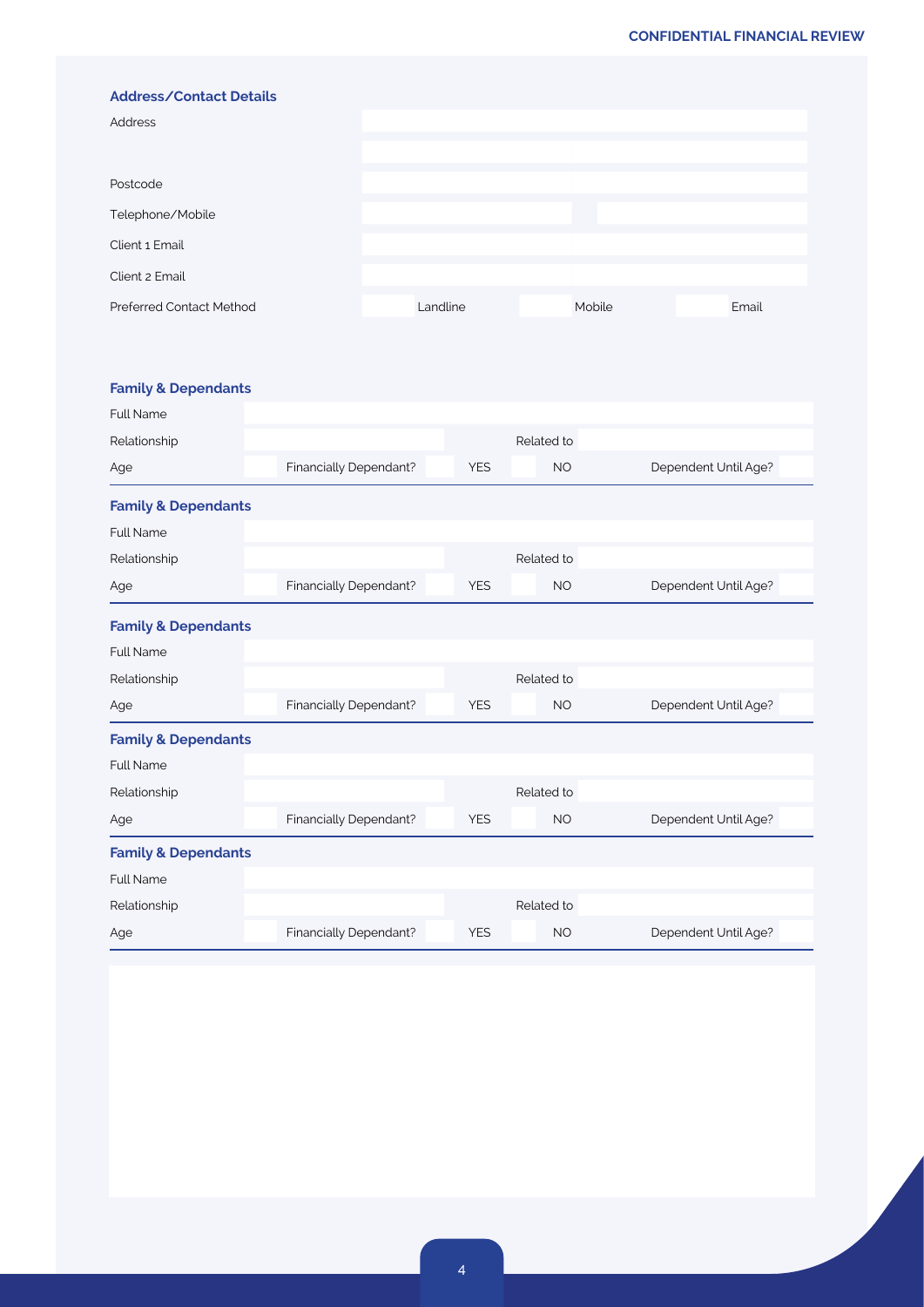## **Current Assets**

| Owner - Self/Partner/Joint | Type of Asset      | Approx. Asset Value  | Date of Valuation |
|----------------------------|--------------------|----------------------|-------------------|
|                            |                    |                      |                   |
|                            |                    |                      |                   |
|                            |                    |                      |                   |
|                            |                    |                      |                   |
|                            |                    |                      |                   |
|                            |                    |                      |                   |
|                            |                    |                      |                   |
|                            |                    |                      |                   |
|                            |                    |                      |                   |
|                            |                    |                      |                   |
|                            |                    |                      |                   |
|                            |                    |                      |                   |
|                            |                    |                      |                   |
|                            |                    |                      |                   |
|                            |                    |                      |                   |
|                            |                    |                      |                   |
|                            | <b>Total Value</b> | $\pmb{\hat{\Sigma}}$ |                   |

#### **Notes**

For Example - How much of your Cash Deposits do you consider to be your Emergency Fund and why? (As a guide we would recommend a minimum of 6 months Net Income or Gross Expenditure).

Do you have any planned expenditure in the near future that will affect the Cash Deposits you hold? e.g. a new car or home improvements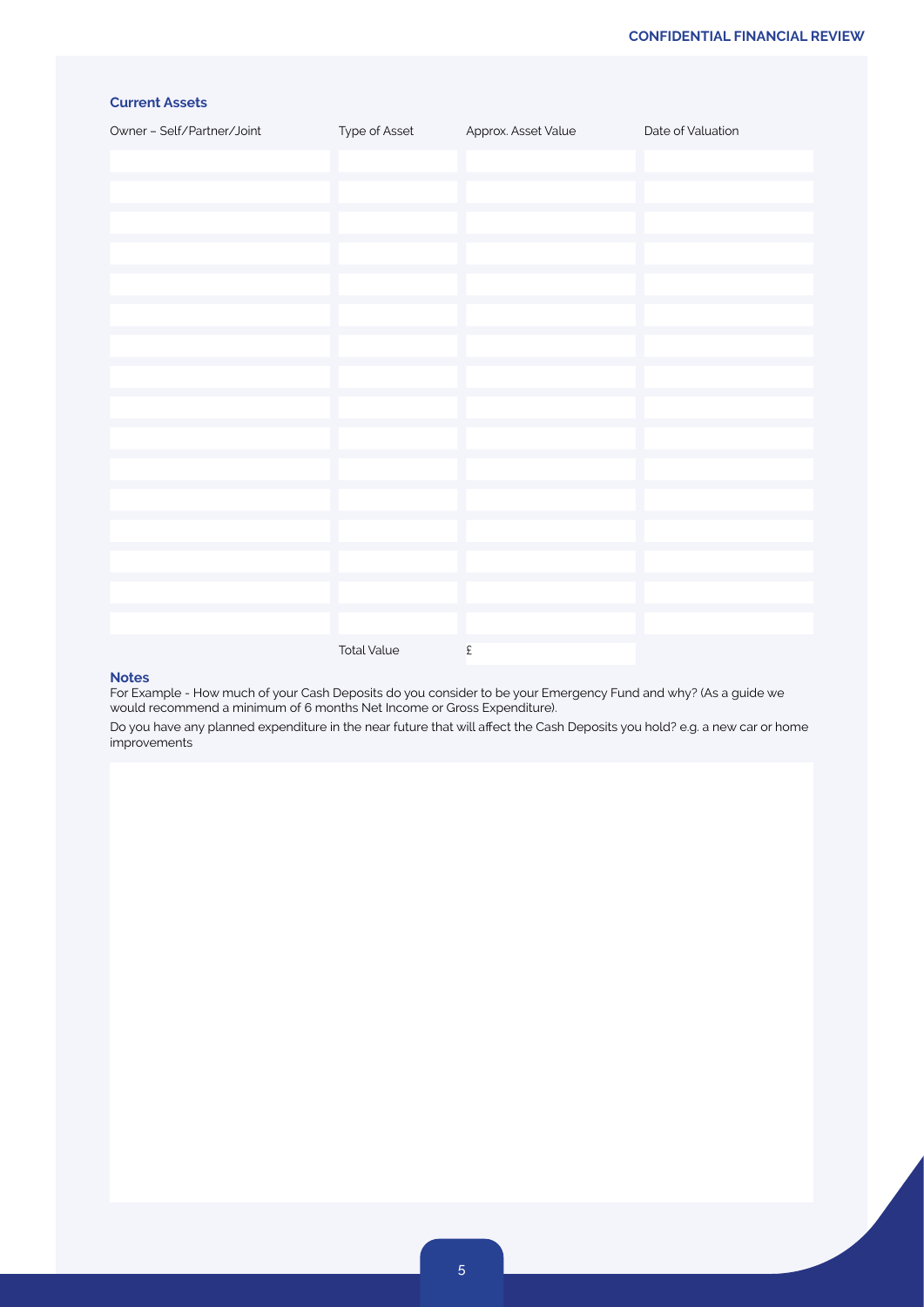## **Current Liabilities**

| Type           | Loan Type (e.g Owner Self/ Current<br>mortgage, car  Partner/ Joint  Balance<br>finance) |  | Monthly<br>Repayment | Interest<br>Rate | Repayment<br>Type | Deal<br>End Date | Loan<br><b>End Date</b> |
|----------------|------------------------------------------------------------------------------------------|--|----------------------|------------------|-------------------|------------------|-------------------------|
| $\mathbf 1$    |                                                                                          |  |                      |                  |                   |                  |                         |
| $\overline{c}$ |                                                                                          |  |                      |                  |                   |                  |                         |
| 3              |                                                                                          |  |                      |                  |                   |                  |                         |
| $\overline{4}$ |                                                                                          |  |                      |                  |                   |                  |                         |
| 5              |                                                                                          |  |                      |                  |                   |                  |                         |
| 6              |                                                                                          |  |                      |                  |                   |                  |                         |
| $\overline{7}$ |                                                                                          |  |                      |                  |                   |                  |                         |
| 8              |                                                                                          |  |                      |                  |                   |                  |                         |
| Total          |                                                                                          |  |                      |                  |                   |                  |                         |

**If you are looking to repay any of this debt, please indicate if there are any early repayment penalties in the section below:**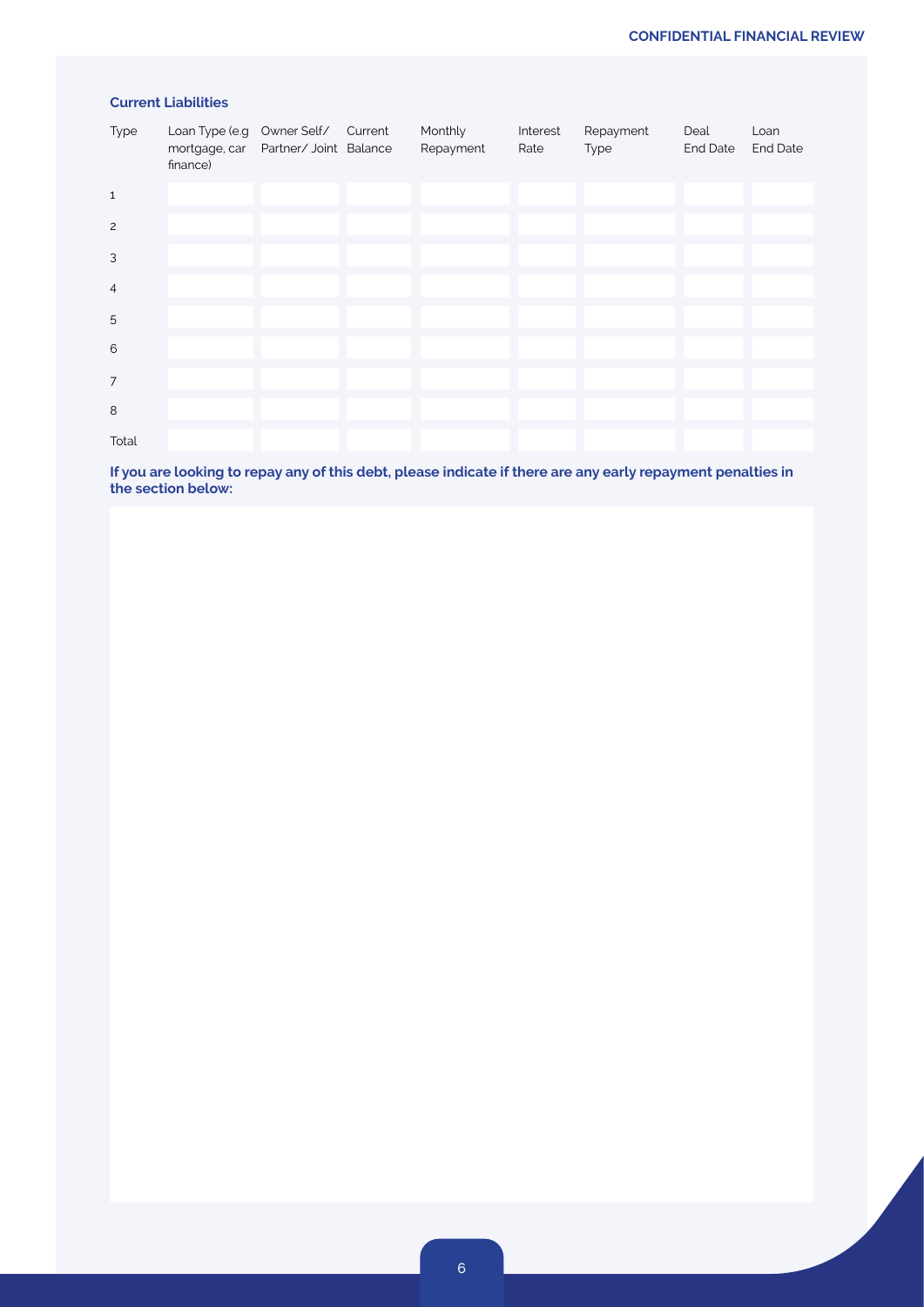| <b>Employment Details</b>              | <b>SELF</b> | SPOUSE/PARTNER |
|----------------------------------------|-------------|----------------|
| Intended Retirement Age                |             |                |
| Occupation                             |             |                |
| Employed/Self Emp/Other                |             |                |
| Employer                               |             |                |
| Date Started with Employer             |             |                |
| Total Annual or Monthly Income - Gross |             |                |
| Total Annual or Monthly Income - Net   |             |                |
| Other income - gross                   |             |                |
| Other income - net                     |             |                |
| Source of Other Income                 |             |                |
| Current tax band                       |             |                |

Do you envisage your income changing within the near future? If so, please detail in the notes section below:

#### **Notes**

Will any of your income continue into retirement? If so, please detail in the notes section below:

#### **Notes**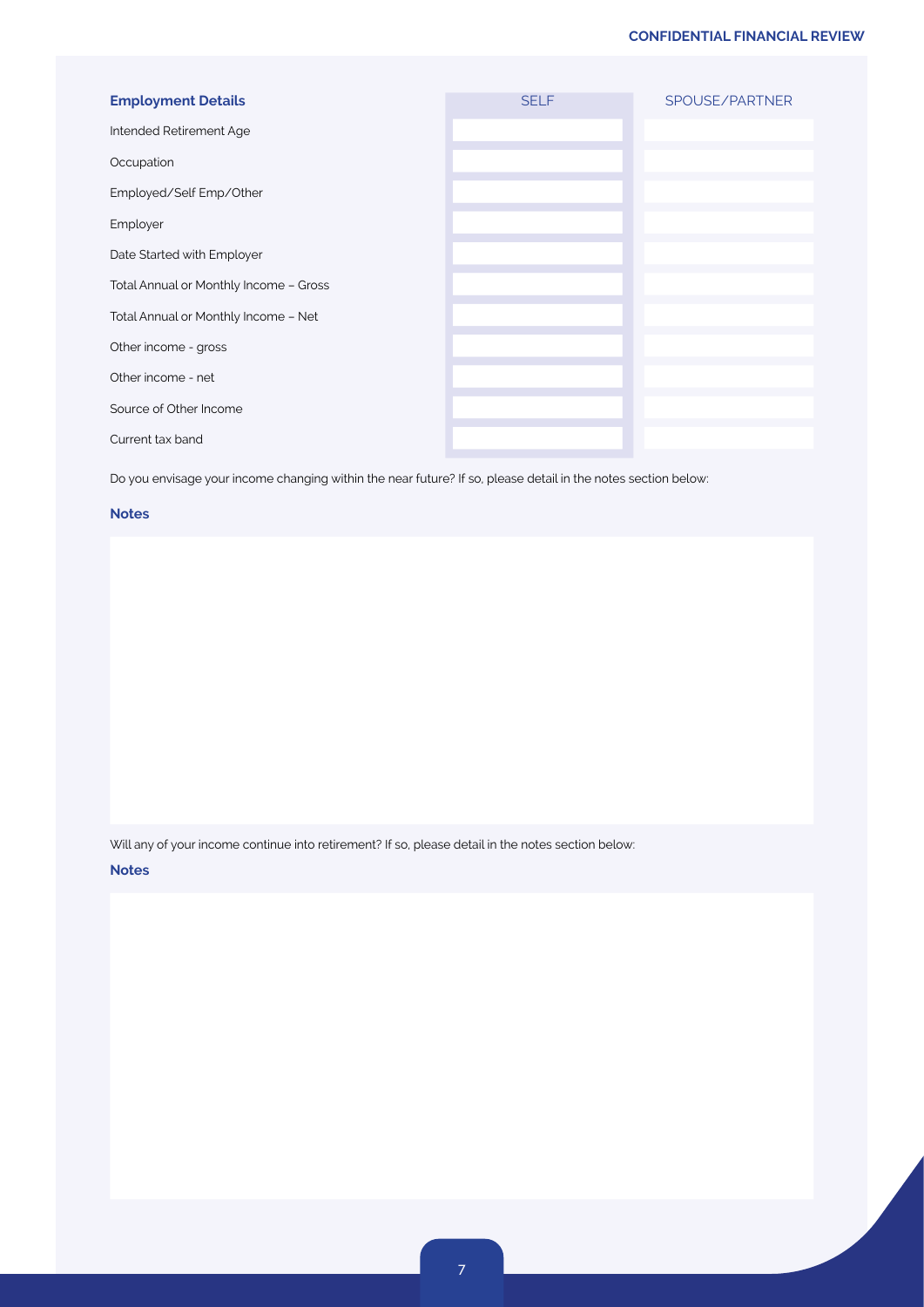## Workplace Pension Scheme - Current or Most Recent Scheme (ie a scheme that you are currently paying into)

\*\* Please Note -This is essential information, required in order for us to provide a recommendation and comply with Financial Conduct Authority guidelines. If you or your Adviser have this information available, please enter below. If it is not available, we will require a Letter of Authority from you, so we may apply to the scheme directly for the information required. \*\*

|                              | <b>SELF</b>                                    |
|------------------------------|------------------------------------------------|
| <b>Scheme Name</b>           |                                                |
| Scheme Type                  |                                                |
| Are you a Member?            |                                                |
| Plan No                      |                                                |
| Date joined                  |                                                |
| <b>Employer Contribution</b> |                                                |
| Your Contribution            |                                                |
| Retirement Age               |                                                |
| Current Fund Value           |                                                |
| Annual Management Charge     |                                                |
| Monthly Charge               |                                                |
| Scheme Booklet available     | If 'Yes' please can you provide us with a copy |
|                              | PARTNER/SPOUSE                                 |
| <b>Scheme Name</b>           |                                                |
| Scheme Type                  |                                                |
| Are you a Member?            |                                                |
| Plan No                      |                                                |
| Date joined                  |                                                |
| Employer Contribution        |                                                |
| Your Contribution            |                                                |
| Retirement Age               |                                                |
| <b>Current Fund Value</b>    |                                                |
| Annual Management Charge     |                                                |
| Monthly Charge               |                                                |
| Scheme Booklet available     | If 'Yes' please can you provide us with a copy |
| <b>Notes</b>                 |                                                |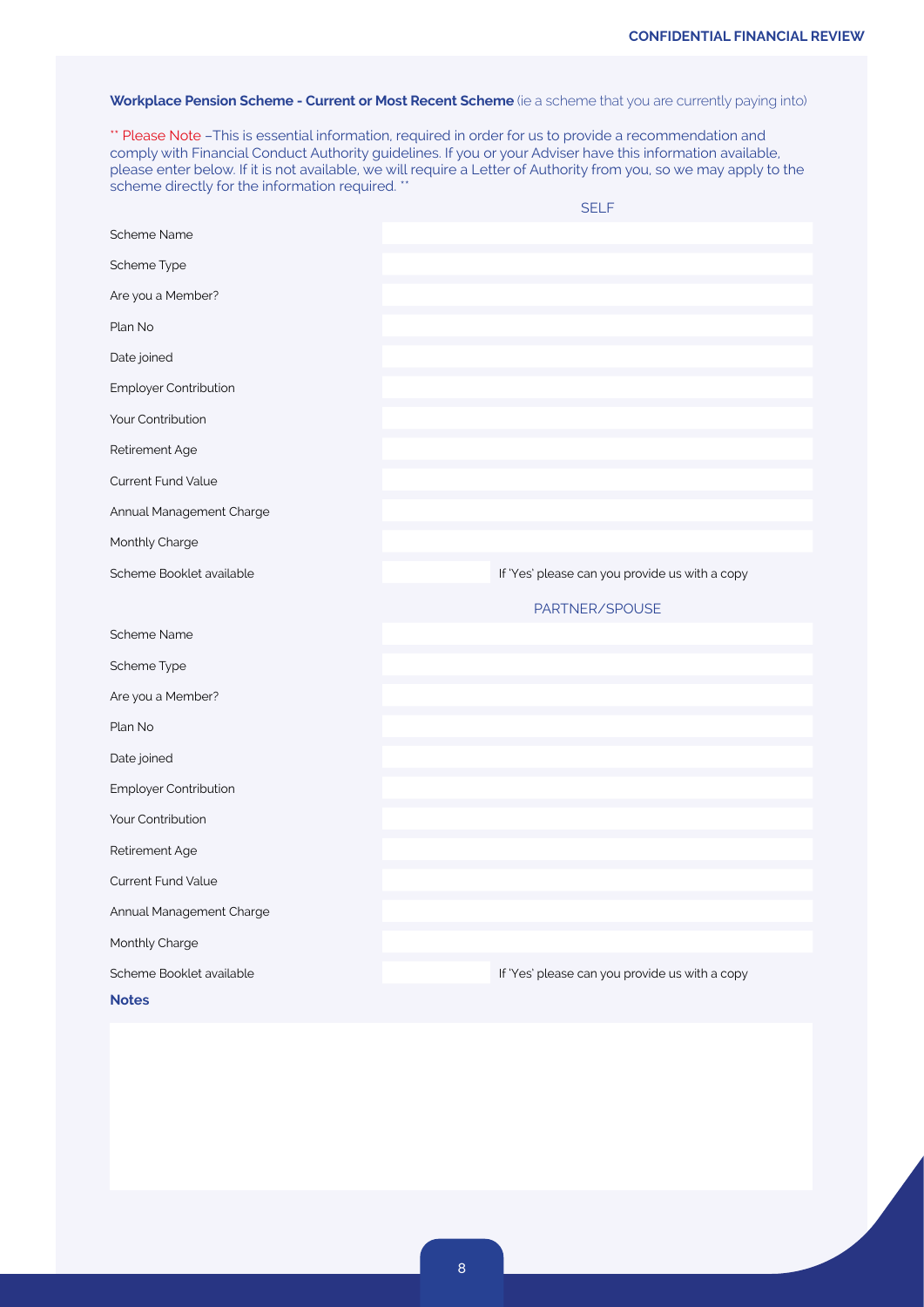|        | Provider | Plan type<br>(e.g. money<br>purchase/<br>defined benefit) | Plan No | Date<br>joined/<br>started | Retirement age | Current<br>/ Last<br>known<br>fund value | Date of<br>valuation | Annual<br>pension<br>at date of<br>leaving<br>(if known |
|--------|----------|-----------------------------------------------------------|---------|----------------------------|----------------|------------------------------------------|----------------------|---------------------------------------------------------|
| Plan 1 |          |                                                           |         |                            |                |                                          |                      |                                                         |
| Plan 2 |          |                                                           |         |                            |                |                                          |                      |                                                         |
| Plan 3 |          |                                                           |         |                            |                |                                          |                      |                                                         |
| Plan 4 |          |                                                           |         |                            |                |                                          |                      |                                                         |
| Plan 5 |          |                                                           |         |                            |                |                                          |                      |                                                         |
|        |          |                                                           |         |                            |                |                                          |                      |                                                         |

## **Other Pension Schemes - PARTNER/SPOUSE**

**Other Pension Schemes - SELF**

|        | Provider | Plan type<br>(e.g. money<br>purchase/<br>defined benefit) | Plan No | Date<br>joined/<br>started | Retirement age | Current<br>/ Last<br>known<br>fund value | Date of<br>valuation | Annual<br>pension<br>at date of<br>leaving<br>(if known |
|--------|----------|-----------------------------------------------------------|---------|----------------------------|----------------|------------------------------------------|----------------------|---------------------------------------------------------|
| Plan 1 |          |                                                           |         |                            |                |                                          |                      |                                                         |
| Plan 2 |          |                                                           |         |                            |                |                                          |                      |                                                         |
| Plan 3 |          |                                                           |         |                            |                |                                          |                      |                                                         |
| Plan 4 |          |                                                           |         |                            |                |                                          |                      |                                                         |
| Plan 5 |          |                                                           |         |                            |                |                                          |                      |                                                         |

**Notes: If you have pension plans in addition to those detailed above, please document below:**

9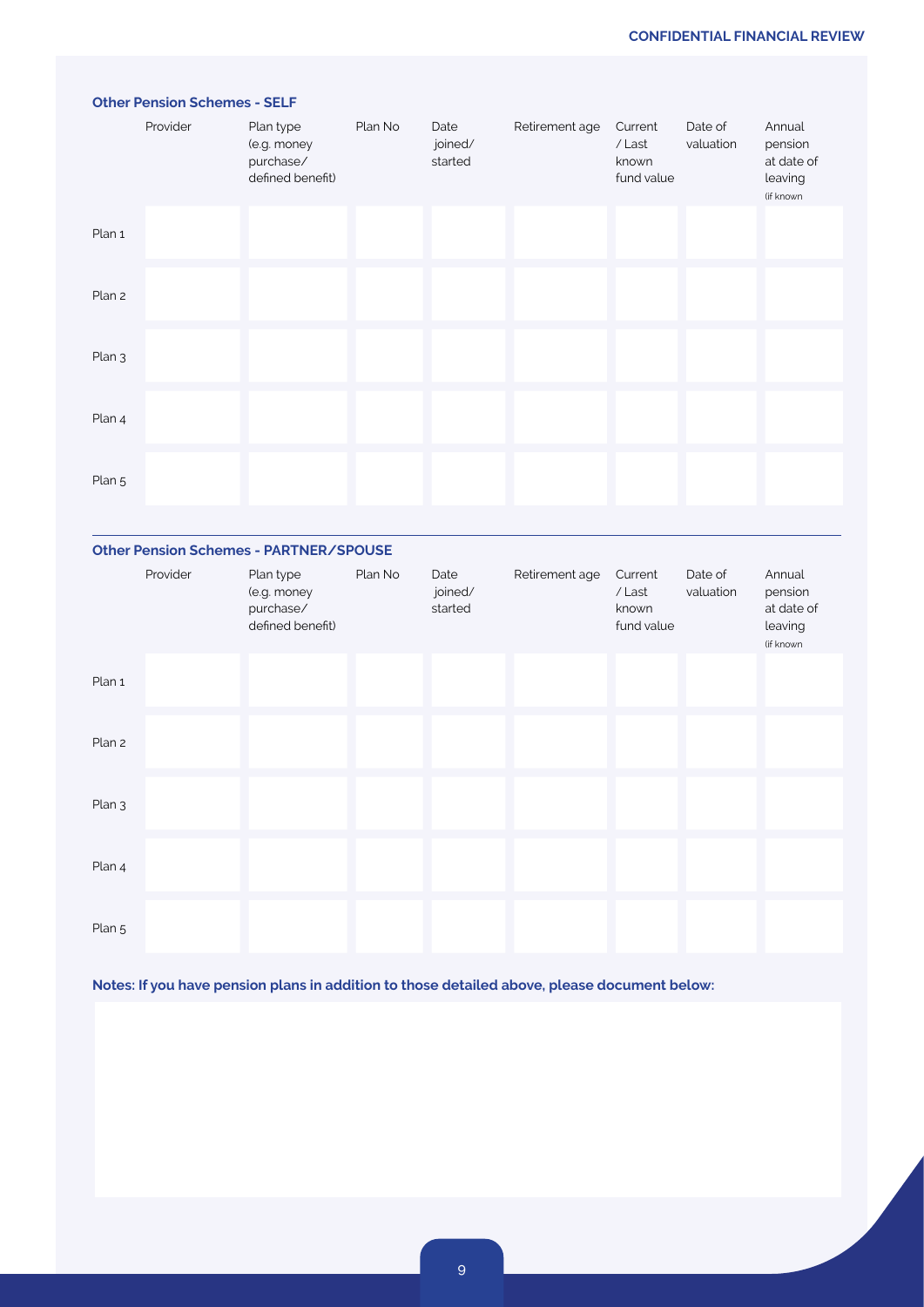# **Pension plans already in payment** Pension 1 Pension 2 Pension 3 Pension 4 Owner (Self / Partner) Plan type (e.g. Money purchase /Defined benefit /Drawdown/ Annuity) Provider Current / Last known fund value Annual pension (Gross) Date income started

#### **Notes - If there are any more pensions, please note below**

#### **State Pension - \*\* Please note – We will require a State Pension Forecast for each person, obtainable from the GOV.UK Website \*\***

|                                                          | <b>SELF</b> | PARTNER/SPOUSE |
|----------------------------------------------------------|-------------|----------------|
| Amount Currently Accrued                                 |             |                |
| Expected / Projected amount<br>(please provide evidence) |             |                |
| <b>State Pension Age</b>                                 |             |                |
| Amount in payment                                        |             |                |

#### **If there is a shortfall in your state pension entitlement, would you consider making this up prior to retirement?**

|                | Shortfall:<br>No of Years | Yes | No | Not sure |
|----------------|---------------------------|-----|----|----------|
| Self           |                           |     |    |          |
| Spouse/Partner |                           |     |    |          |
| <b>Notes</b>   |                           |     |    |          |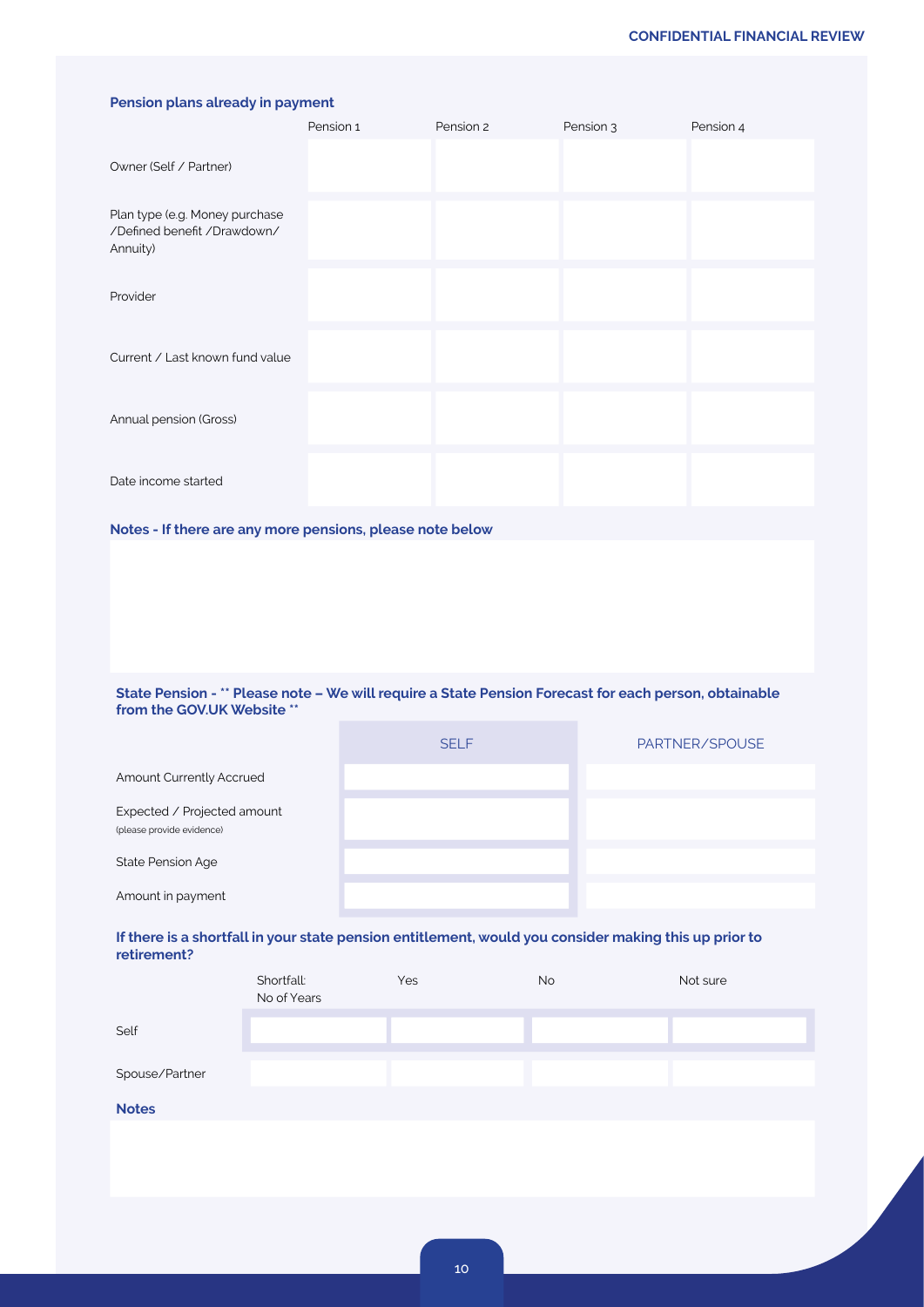**Lifetime Allowance - Do you have any protection against the Lifetime Allowance? If yes, please give details below.**

\*\* If you have Lifetime Allowance Protection, we will require evidence of this at a later stage.\*\*

## **Life Assurance - Please Provide Details of any existing Life / Critical Illness / Death in Service Cover**

| Amount | Remaining Term | Type of Cover | Monthly Premium | <b>End Date</b> |
|--------|----------------|---------------|-----------------|-----------------|
|        |                |               |                 |                 |
|        |                |               |                 |                 |
|        |                |               |                 |                 |
|        |                |               |                 |                 |
|        |                |               |                 |                 |
|        |                |               |                 |                 |
|        |                |               |                 |                 |
|        |                |               |                 |                 |
|        |                |               |                 |                 |
|        |                |               |                 |                 |
|        |                |               |                 |                 |

## **Notes**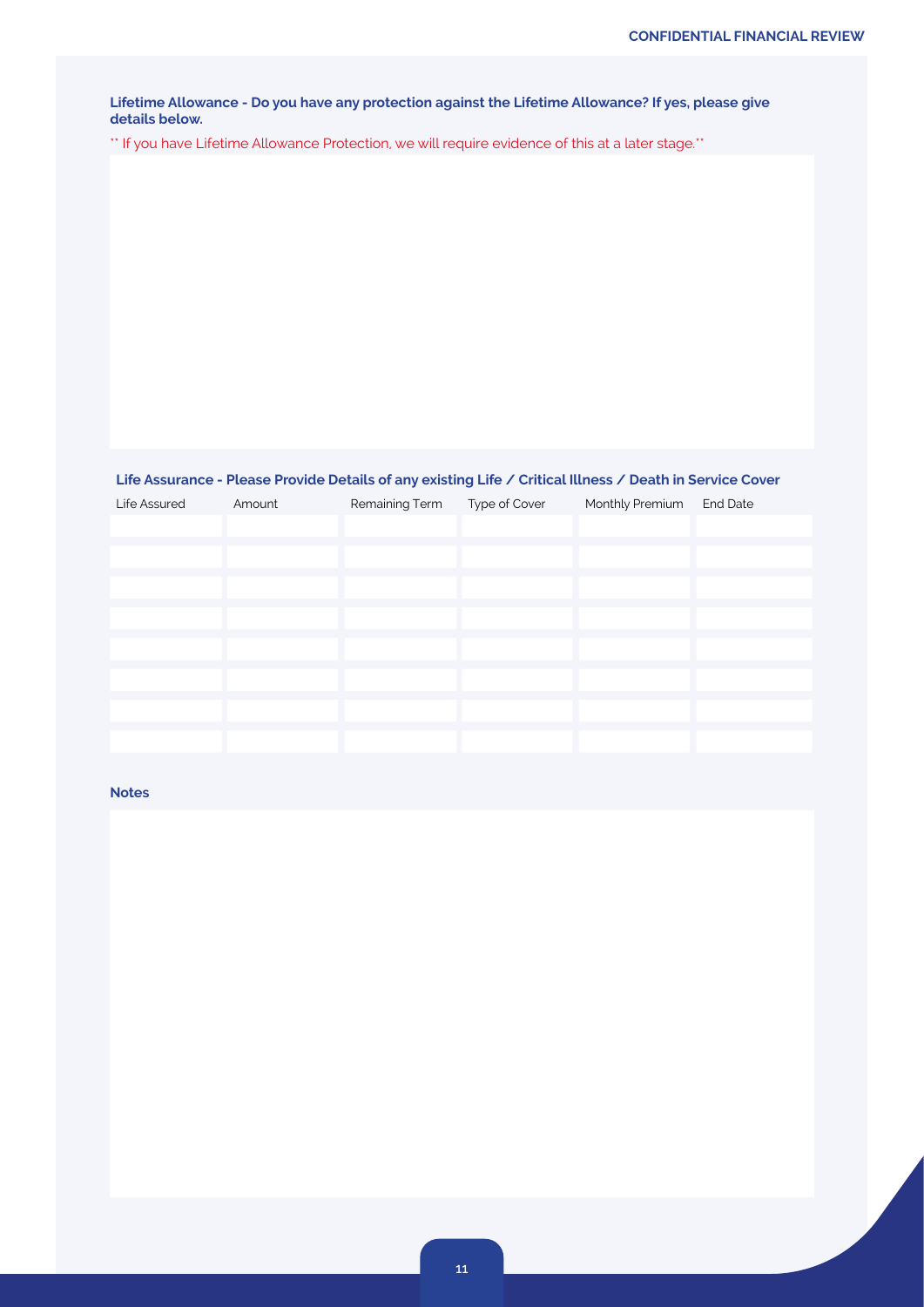## **Your Objectives**

It is essential we understand what you are aiming to achieve, both between now and your intended retirement age and also once you are retired.

Please tell us what your aims and objectives are between now and your intended retirement age.

Please tell us what your aims and objectives are for when you are actually retired.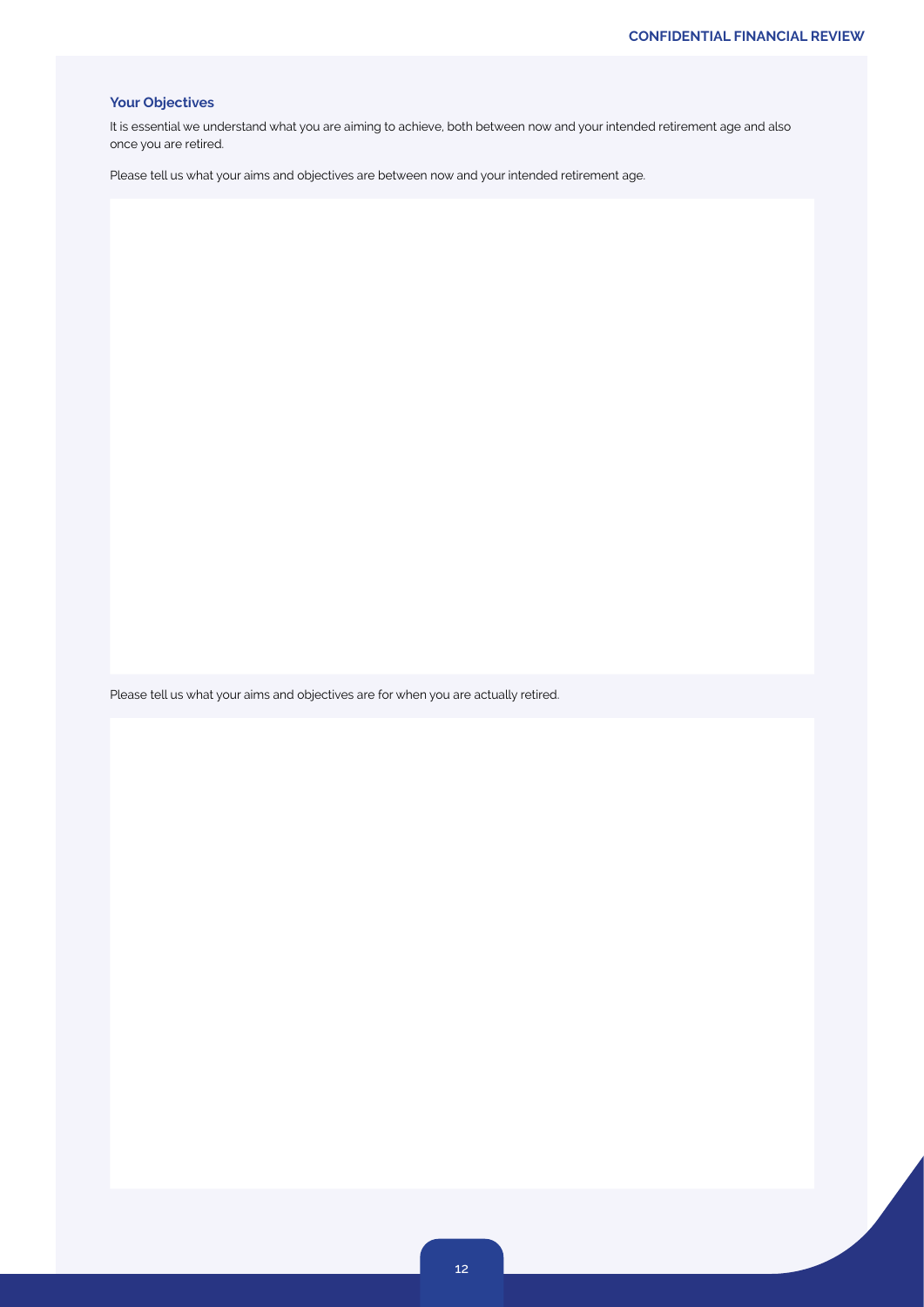#### **Your Pension Transfer Attitude To Risk – Please attempt to answer each of the questions detailed below.**

- Why are you considering a transfer and why now? Has there been a 'driver' that has led you to review your pension?
- **1** What do you believe transferring your scheme will allow you to achieve that could not be done leaving it where it is? Have you considered other options to meet these benefits?

**2** What are your views on the RISKS of staying in your current scheme? What are your views on the BENEFITS of staying in your current scheme?

**3** What are your views on the RISKS of transferring your scheme?<br>**3** What are your views on the PENEELTS of transferring your scheme What are your views on the BENEFITS of transferring your scheme?

**4**

How do you feel about giving up a regular secure income from your scheme, for an income that may not last throughout your retirement?

Would you wish to discuss the options available to provide a secure income outside of the scheme pension?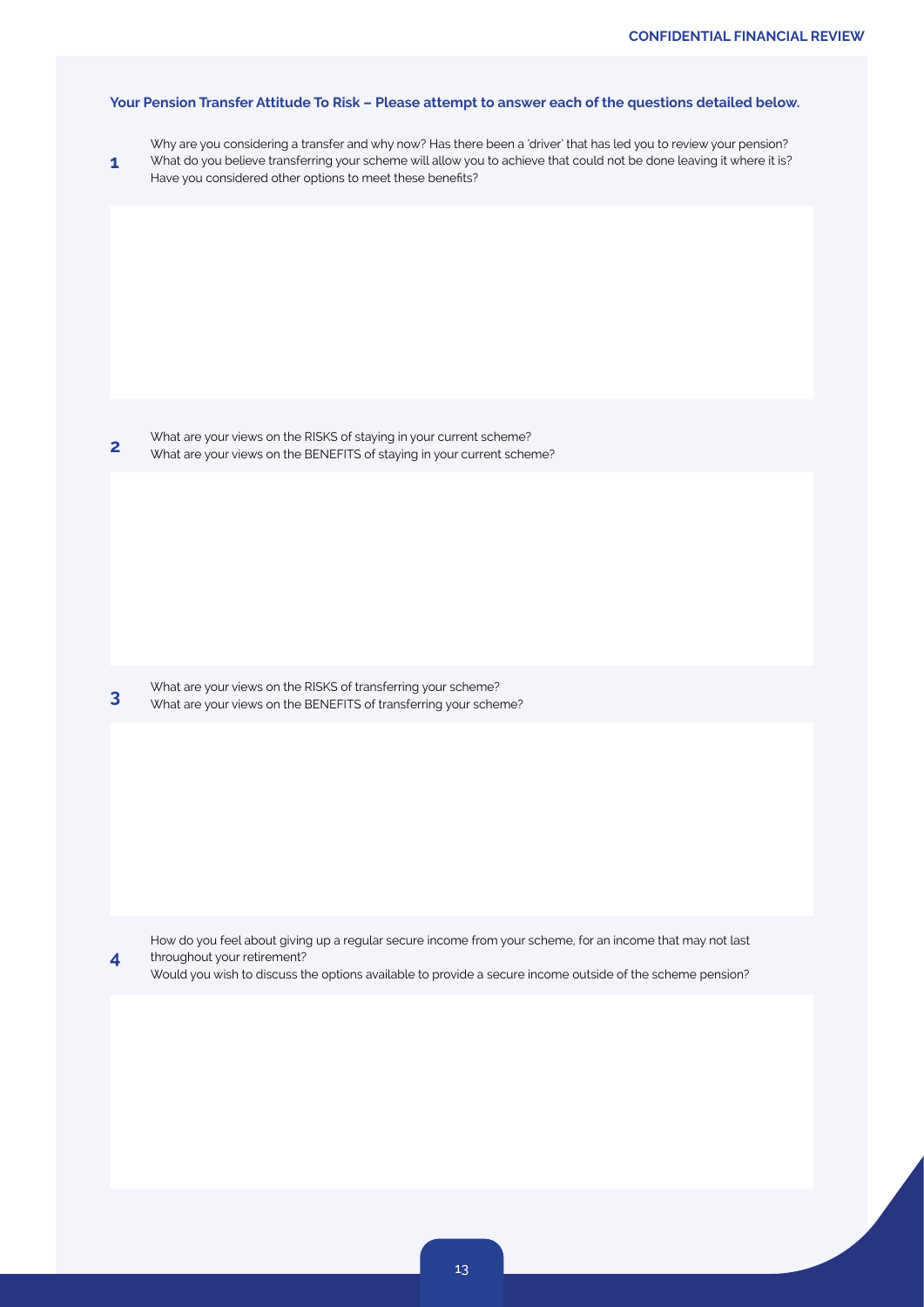## **Your Pension Transfer Attitude To Risk – Please attempt to answer each of the questions detailed below.**

**5**

Do you think you may need to make ad-hoc withdrawals from your pension, over and above your planned retirement income and/or capital withdrawals? Could this lead to potential financial difficulties?

**6** If, at the end of the process, we consider that a transfer isn't the right thing for you, what would that mean for you?'

**7** What experience do you have in managing investments? How do you feel about paying for advice on managing investments? investments?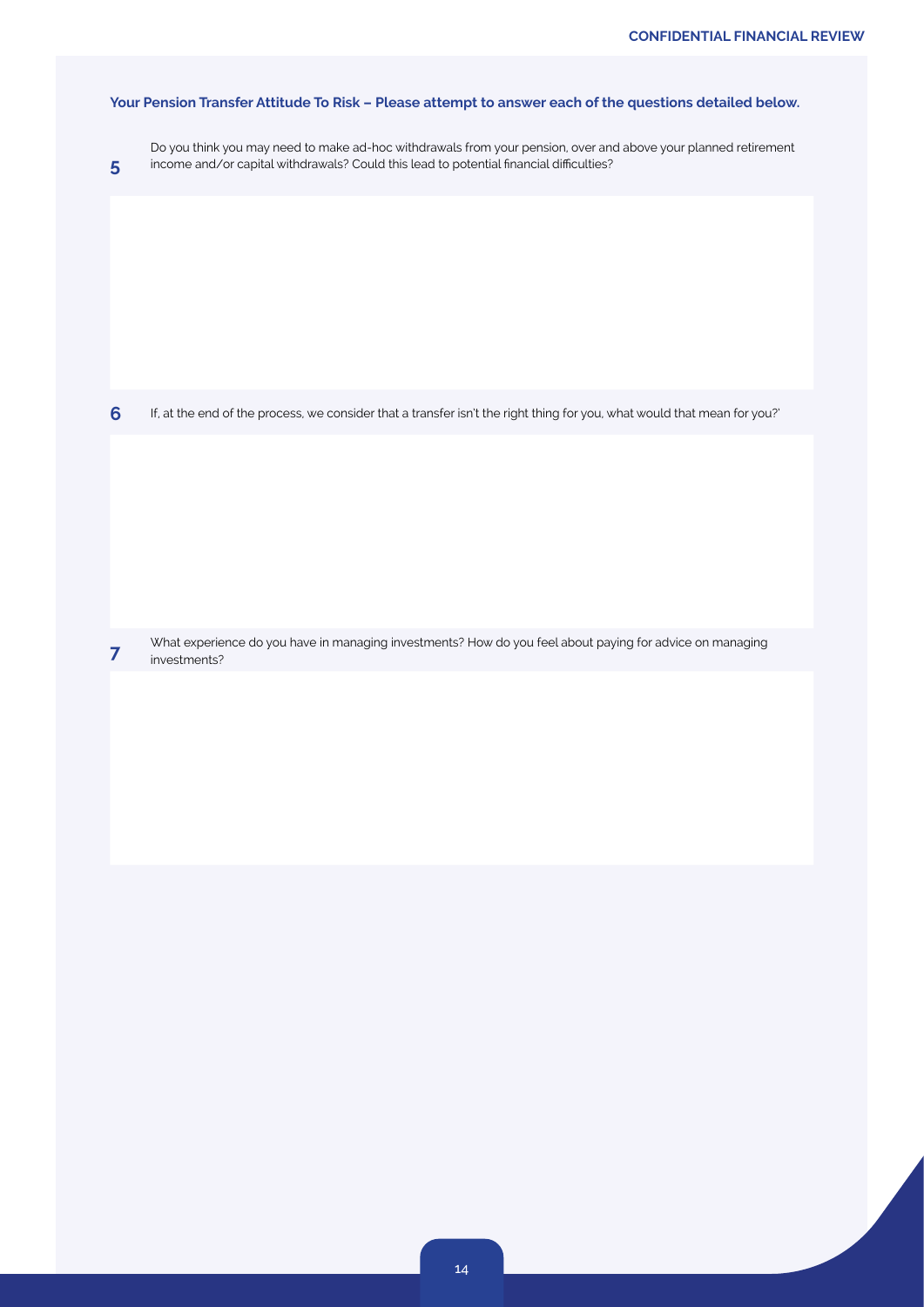| Your Priorities Please tell us your main priorities in respect of your pension. If you have any other priorities<br>please add these in the notes section at the bottom of the page. |              |                        |   |                |               |  |
|--------------------------------------------------------------------------------------------------------------------------------------------------------------------------------------|--------------|------------------------|---|----------------|---------------|--|
| A guaranteed index linked spouses/dependants pension for their life in the event of your death Important<br>Please explain why this is the case.                                     |              |                        |   |                | Not Important |  |
|                                                                                                                                                                                      |              |                        |   |                |               |  |
| Flexible Death Benefits for my Spouse/Partner and my wider family.                                                                                                                   |              | Important              |   |                | Not Important |  |
| Please explain why this is the case.                                                                                                                                                 |              |                        |   |                |               |  |
| To receive a guaranteed, index linked pension for life.<br>Please explain why this is the case.                                                                                      |              | Important              |   |                | Not Important |  |
|                                                                                                                                                                                      |              |                        |   |                |               |  |
| To receive a flexible income, with the risk it may not last throughout retirement.<br>Please explain why this is the case.                                                           |              | Important              |   |                | Not Important |  |
|                                                                                                                                                                                      |              |                        |   |                |               |  |
| Your Requirements from a New Pension / Pension Provider                                                                                                                              |              |                        |   |                |               |  |
| $1 = no concern to 5 = high concern$                                                                                                                                                 |              | <b>Priority Number</b> |   |                |               |  |
| Flexible access to your benefits                                                                                                                                                     | $\mathbf{1}$ | 2                      | 3 | 4              | 5             |  |
| No penalty on transfer out                                                                                                                                                           | $\mathbf{1}$ | $\mathbf{2}$           | 3 | $\overline{4}$ | 5             |  |
| Free fund switches                                                                                                                                                                   | $\mathbf{1}$ | $\mathbf{2}$           | 3 | 4              | 5             |  |
| Provider financial strength                                                                                                                                                          | $\mathbf{1}$ | $\mathbf{2}$           | 3 | 4              | 5             |  |
| Funds which consider Ethical, Social and Governance Issues                                                                                                                           | $\mathbf{1}$ | $\mathbf{2}$           | 3 | 4              | 5             |  |
| Having all your investments/pensions under one roof?                                                                                                                                 | 1            | 2                      | 3 | 4              | 5             |  |
| Ability to view basic details of your pension online                                                                                                                                 | $\mathbf 1$  | $\mathbf{2}$           | 3 | $\overline{4}$ | 5             |  |
| Ability to produce more complex reports online                                                                                                                                       | $\mathbf{1}$ | $\overline{c}$         | 3 | $\overline{4}$ | 5             |  |
| Bespoke investment with access to a fund manager                                                                                                                                     | $\mathbf 1$  | $\overline{c}$         | 3 | $\overline{4}$ | 5             |  |

**Please use this space to describe any other features you are looking for and include any companies you would not want to deal with due to previous experience**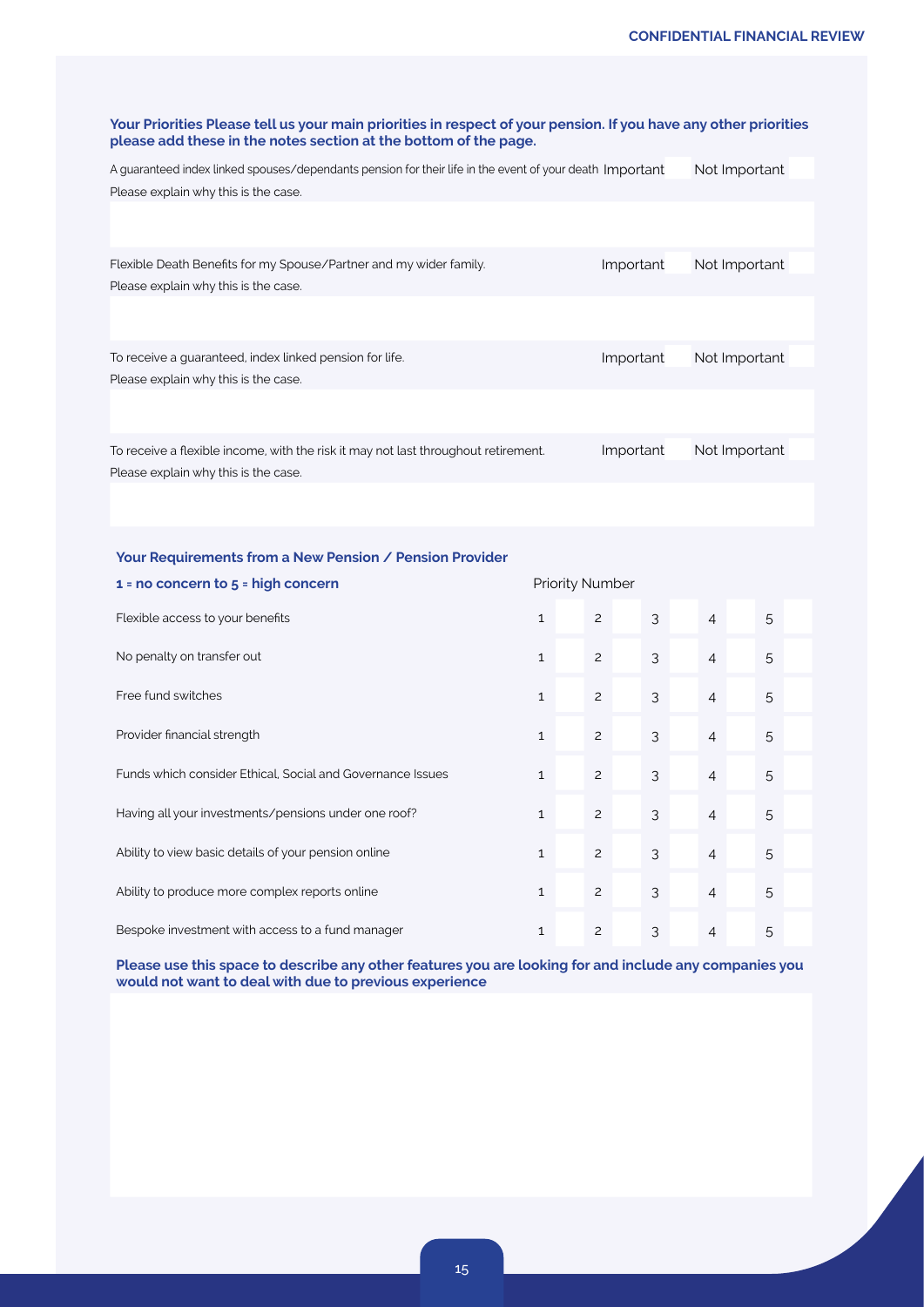#### **Total Expenditure Breakdown – Monthly outgoings both now and in retirement**

|                                                                                                                              | Total Expenditure Breakdown – Monthly outgoings both now and in retirement |            |                              |            |               |
|------------------------------------------------------------------------------------------------------------------------------|----------------------------------------------------------------------------|------------|------------------------------|------------|---------------|
| <b>A Essential</b>                                                                                                           |                                                                            | Now        |                              |            | In Retirement |
| Rent                                                                                                                         |                                                                            |            |                              |            |               |
| Council Tax                                                                                                                  |                                                                            |            |                              |            |               |
| Gas                                                                                                                          |                                                                            |            |                              |            |               |
| Electricity                                                                                                                  |                                                                            |            |                              |            |               |
| Water                                                                                                                        |                                                                            |            |                              |            |               |
| Telephone/ Mobile Phone                                                                                                      |                                                                            |            |                              |            |               |
| TV / Satellite / Internet                                                                                                    |                                                                            |            |                              |            |               |
| Home maintenance                                                                                                             |                                                                            |            |                              |            |               |
| Food                                                                                                                         |                                                                            |            |                              |            |               |
| Car / Travel expenses                                                                                                        |                                                                            |            |                              |            |               |
| Life Assurance Premiums                                                                                                      |                                                                            |            |                              |            |               |
| Personal Pension Contributions                                                                                               |                                                                            |            |                              |            |               |
| Home / Car Insurance Premiums                                                                                                |                                                                            |            |                              |            |               |
| School Fees/University Fees                                                                                                  |                                                                            |            |                              |            |               |
| Living Expenses                                                                                                              |                                                                            |            |                              |            |               |
| Other                                                                                                                        |                                                                            |            |                              |            |               |
| <b>Total Essential Expenditure</b>                                                                                           |                                                                            |            |                              |            |               |
| <b>B Lifestyle</b>                                                                                                           |                                                                            | Now        |                              |            | In Retirement |
| Gym                                                                                                                          |                                                                            |            |                              |            |               |
| Holidays                                                                                                                     |                                                                            |            |                              |            |               |
| Entertainment                                                                                                                |                                                                            |            |                              |            |               |
| Other                                                                                                                        |                                                                            |            |                              |            |               |
| <b>Total Lifestyle Expenditure</b>                                                                                           |                                                                            |            |                              |            |               |
|                                                                                                                              |                                                                            |            |                              |            |               |
| <b>C</b> Discretionary                                                                                                       |                                                                            |            |                              |            |               |
|                                                                                                                              |                                                                            | Now        |                              |            | In Retirement |
| Gifts to family or trusts                                                                                                    |                                                                            |            |                              |            |               |
| Savings                                                                                                                      |                                                                            |            |                              |            |               |
| Regular Investments                                                                                                          |                                                                            |            |                              |            |               |
| Other                                                                                                                        |                                                                            |            |                              |            |               |
| <b>Total Discretionary Expenditure</b>                                                                                       |                                                                            |            |                              |            |               |
|                                                                                                                              |                                                                            | Now        |                              |            | In Retirement |
| <b>D Liability Expenditure</b>                                                                                               |                                                                            |            |                              |            |               |
| Mortgage<br>Loan                                                                                                             |                                                                            |            |                              |            |               |
| PCP/HP                                                                                                                       |                                                                            |            |                              |            |               |
| Overdrafts                                                                                                                   |                                                                            |            |                              |            |               |
| <b>Credit Cards</b>                                                                                                          |                                                                            |            |                              |            |               |
| Other                                                                                                                        |                                                                            |            |                              |            |               |
| <b>Total Liability Expenditure</b>                                                                                           |                                                                            |            |                              |            |               |
|                                                                                                                              |                                                                            | <b>Now</b> |                              |            | In Retirement |
| Grand Total (A+B+C+D)                                                                                                        |                                                                            |            |                              |            |               |
| Monthly                                                                                                                      |                                                                            |            |                              |            |               |
| Annually                                                                                                                     |                                                                            |            |                              |            |               |
| Once retired will you require net income in excess of the annual figure for<br><b>Expenditure in Retirement shown above?</b> |                                                                            |            |                              | <b>YES</b> | <b>NO</b>     |
|                                                                                                                              | Required Net Annual Income                                                 |            | Purpose of additional Income |            |               |
| If so, what level of Net Annual Income would                                                                                 |                                                                            |            |                              |            |               |
| you be looking to achieve in retirement and<br>what would any additional income be used for?                                 |                                                                            |            |                              |            |               |

**Please note any expenditure that may cease prior to retirement. Do you see any changes in your spending patterns as your retirement progresses?**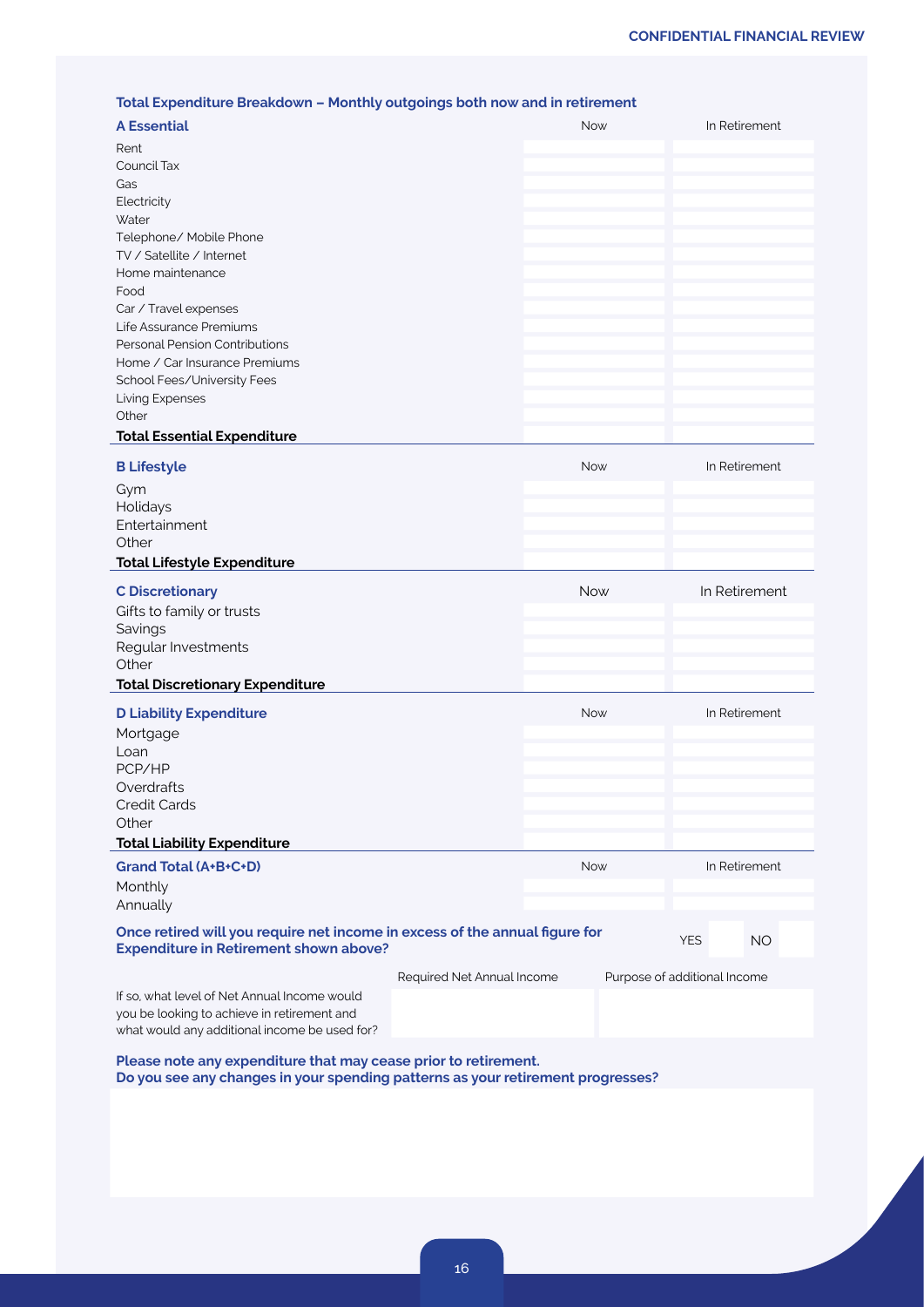| Cashflow - What income / lump sum requirements do you have? Please provide amounts and reasons |        |                |                           |                                                            |  |
|------------------------------------------------------------------------------------------------|--------|----------------|---------------------------|------------------------------------------------------------|--|
|                                                                                                | Amount | At what<br>age | What will this be<br>for? | Which asset would you prefer to take this<br>from and why? |  |
|                                                                                                |        |                |                           |                                                            |  |
| Lump Sum                                                                                       |        |                |                           |                                                            |  |
|                                                                                                |        |                |                           |                                                            |  |
|                                                                                                |        |                |                           |                                                            |  |
| Income                                                                                         |        |                |                           |                                                            |  |
|                                                                                                |        |                |                           |                                                            |  |
| <b>Notes</b>                                                                                   |        |                |                           |                                                            |  |
|                                                                                                |        |                |                           |                                                            |  |
|                                                                                                |        |                |                           |                                                            |  |
|                                                                                                |        |                |                           |                                                            |  |
|                                                                                                |        |                |                           |                                                            |  |
|                                                                                                |        |                |                           |                                                            |  |

#### **Changes to Assets, Income and Required Lump Sums in Retirement**

Please indicate any age specific anticipated changes to your assets / income in retirement, for example, when State Pension comes into payment, or when you or spouse/partner may stop working. Please also indicate any anticipated capital expenditure in retirement.

| Age | Self | Partner |
|-----|------|---------|
|     |      |         |
|     |      |         |
|     |      |         |
|     |      |         |
|     |      |         |
|     |      |         |
|     |      |         |
|     |      |         |

**Life Events - Please provide any details of potential changes to your assets e.g potential inheritances / downsizing property**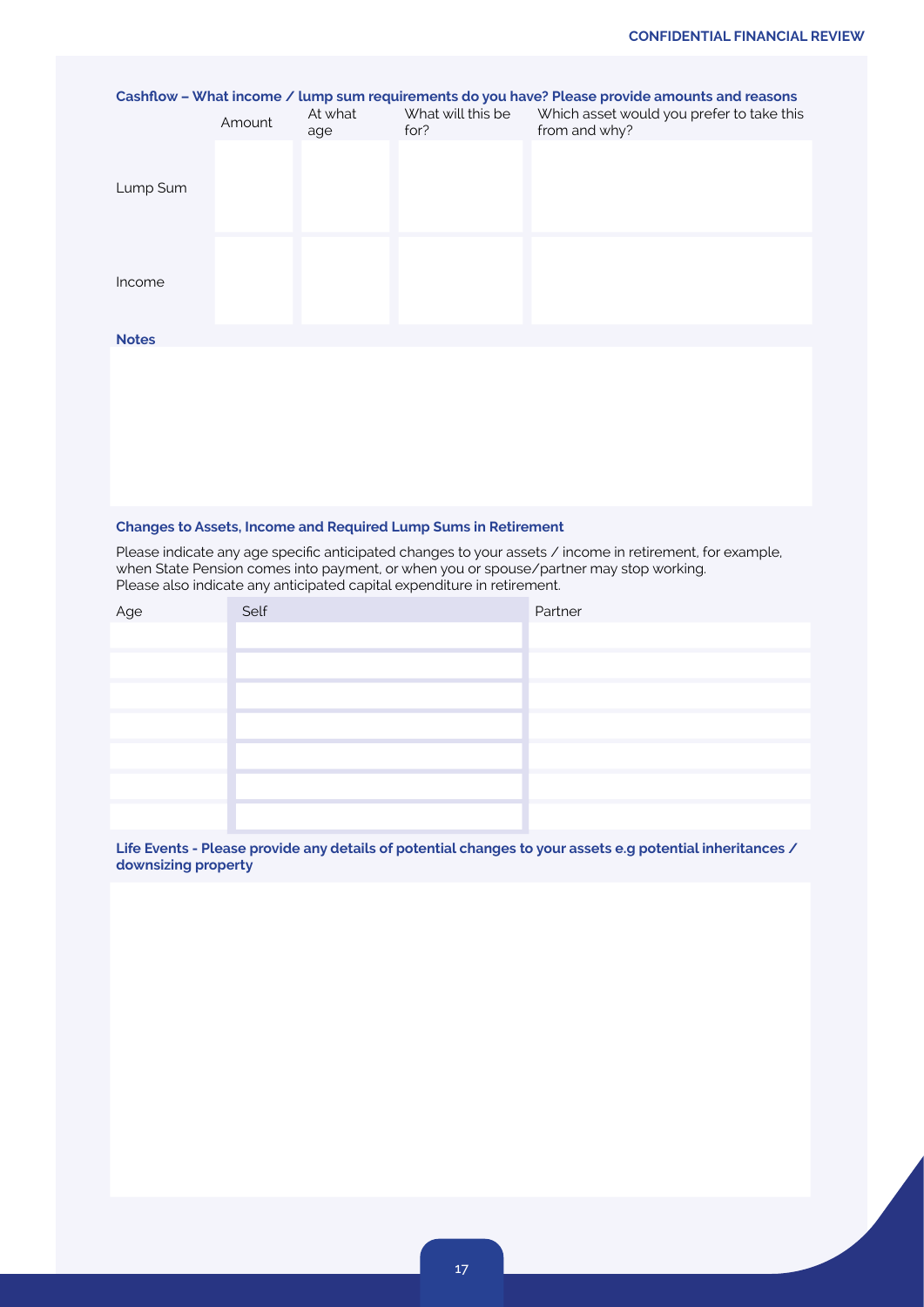| <b>Health Details</b>                                                              |                                                  |    |  | <b>SELF</b> |           |            | SPOUSE / PARTNER |    |
|------------------------------------------------------------------------------------|--------------------------------------------------|----|--|-------------|-----------|------------|------------------|----|
| Height                                                                             |                                                  | ft |  | ins         | cm        | ft         | ins              | cm |
| Weight                                                                             |                                                  | st |  | lb          | kg        | st         | lb               | kg |
| Have you smoked in the last 10 years?                                              |                                                  |    |  | <b>YES</b>  | <b>NO</b> | <b>YES</b> | <b>NO</b>        |    |
| Have you ever been diagnosed with cancer?                                          |                                                  |    |  | <b>YES</b>  | <b>NO</b> | <b>YES</b> | <b>NO</b>        |    |
| Have you been diagnosed with high blood pressure,<br>requiring ongoing medication? |                                                  |    |  | <b>YES</b>  | <b>NO</b> | <b>YES</b> | <b>NO</b>        |    |
| insulin or tablet treatment?                                                       | Have you been diagnosed with diabetes, requiring |    |  | <b>YES</b>  | <b>NO</b> | <b>YES</b> | <b>NO</b>        |    |
| Have you suffered from a stroke (CVA), excluding<br>mini-strokes (TIAS)?           |                                                  |    |  | <b>YES</b>  | <b>NO</b> | <b>YES</b> | <b>NO</b>        |    |
| Have you been diagnosed with angina, requiring<br>ongoing medication?              |                                                  |    |  | <b>YES</b>  | <b>NO</b> | <b>YES</b> | <b>NO</b>        |    |
| Have you been diagnosed with Parkinson's disease?                                  |                                                  |    |  | <b>YES</b>  | <b>NO</b> | <b>YES</b> | <b>NO</b>        |    |
| Have you been diagnosed with Multiple Sclerosis?                                   |                                                  |    |  | <b>YES</b>  | <b>NO</b> | <b>YES</b> | <b>NO</b>        |    |
| Have you taken early retirement on the grounds of ill<br>health?                   |                                                  |    |  | <b>YES</b>  | <b>NO</b> | <b>YES</b> | <b>NO</b>        |    |
| Other: Please describe                                                             |                                                  |    |  | <b>YES</b>  | <b>NO</b> | <b>YES</b> | <b>NO</b>        |    |

**Please provide any additional information on your health that you think may be relevant such as family history of illness. Are you currently taking any medication? If so, please detail below.**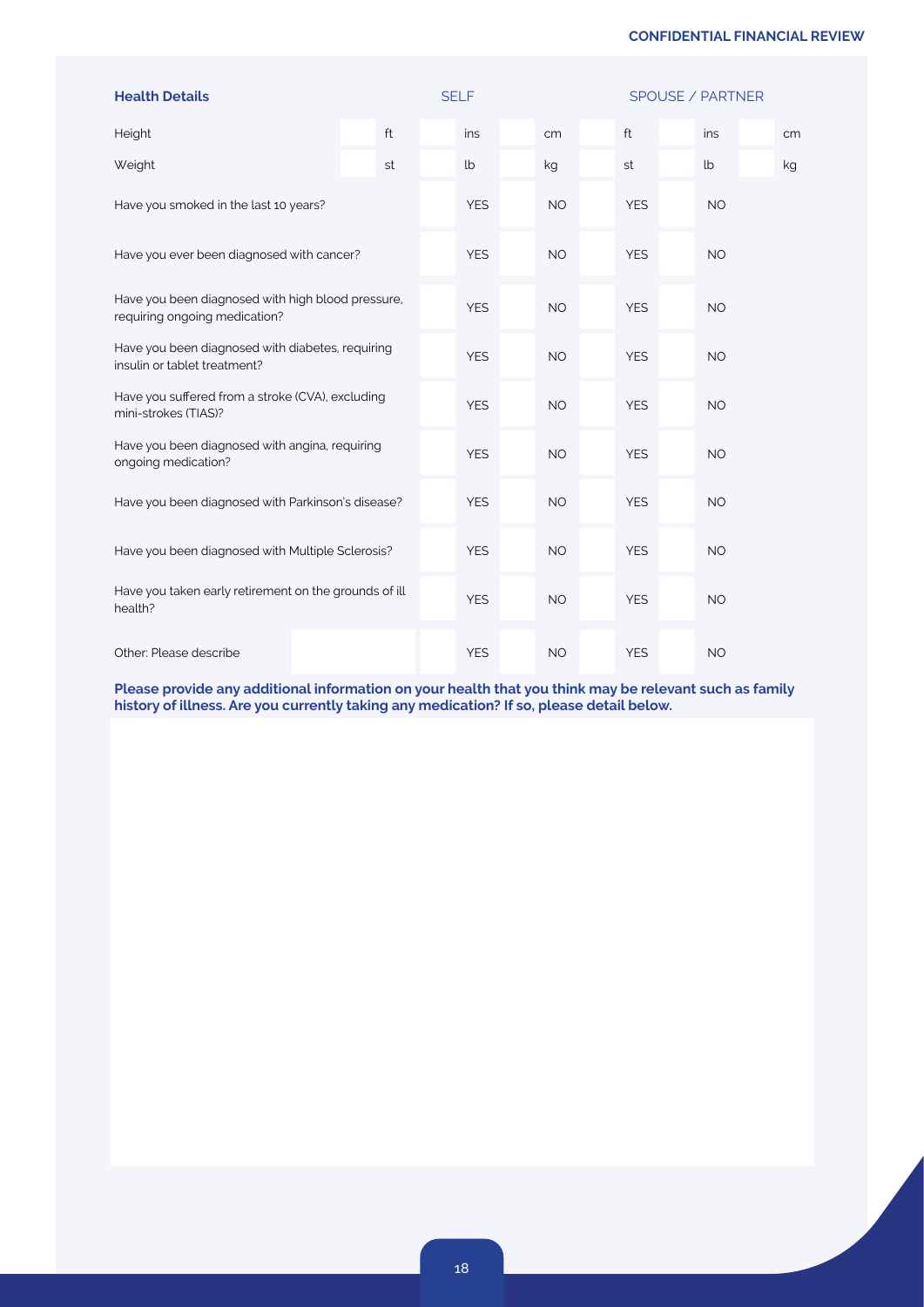#### **Attitude to Risk Questionnaire**

This risk questionnaire aims to establish your general risk outlook and the level of risk you are normally prepared to take, although you may decide to take more or less risk for any specific investment objectives you may have. You should answer each question thoughtfully and honestly – there are no right or wrong answers, and no option for 'don't know'. If a question seems open to interpretation, just give the response that feels most intuitive to you. Try to avoid a significant number of "Neutral" answers as this can lead to a risk profile rating of reduced accuracy.

Please tick the relevant box to indicate how you feel about each statement on the five-point scale from 1 'Strongly Agree,' through to 5 'Strongly Disagree'.

|                | 1 = Strongly agree to 5 = Strongly disagree                                                    |              | <b>Priority Number</b> |   |                |   |  |
|----------------|------------------------------------------------------------------------------------------------|--------------|------------------------|---|----------------|---|--|
| 1              | People who know me would describe me as a cautious person                                      | $\mathbf{1}$ | $\overline{c}$         | 3 | $\overline{4}$ | 5 |  |
| 2              | I feel comfortable about investing in the stock market                                         | $\mathbf{1}$ | $\overline{c}$         | 3 | $\overline{4}$ | 5 |  |
| 3              | I generally look for the safer investments, even if that means<br>lower returns                | $\mathbf{1}$ | $\overline{c}$         | 3 | $\overline{4}$ | 5 |  |
| 4              | Usually it takes me a long time to make up my mind on financial<br>matters                     | $\mathbf{1}$ | 2                      | 3 | $\overline{4}$ | 5 |  |
| 5              | I associate the word "risk" with the idea of "opportunity"                                     | $\mathbf{1}$ | 2                      | 3 | $\overline{4}$ | 5 |  |
| 6              | I generally prefer bank deposits to riskier investments                                        | $\mathbf{1}$ | $\overline{c}$         | 3 | $\overline{4}$ | 5 |  |
| $\overline{7}$ | I find investment matters easy to understand                                                   | $\mathbf{1}$ | $\overline{c}$         | 3 | $\overline{4}$ | 5 |  |
| 8              | I'm willing to take substantial investment risk to earn substantial<br>returns                 | $\mathbf{1}$ | $\overline{c}$         | 3 | $\overline{4}$ | 5 |  |
| 9              | I have little experience of investing in stocks and shares                                     | $\mathbf{1}$ | $\overline{c}$         | 3 | $\overline{4}$ | 5 |  |
| 10             | I tend to be anxious about the investment decisions I've made                                  | $\mathbf{1}$ | $\overline{c}$         | 3 | $\overline{4}$ | 5 |  |
| 11             | I'd rather take my chances with higher risk investments than<br>increase the amount I'm saving | $\mathbf{1}$ | $\overline{c}$         | 3 | $\overline{4}$ | 5 |  |
| 12             | I'm not comfortable with the ups and downs of stockmarket<br>investments                       | $\mathbf{1}$ | 2                      | 3 | $\overline{4}$ | 5 |  |

**If you found the questions difficult to answer or understand, or have any other reservations about your responses, you may wish to speak to your adviser about risk in more detail. Also, be aware that inconsistent answers cannot always be identified at the time of completing this document.**

**If inconsistent answers are present your adviser will discuss these with you before producing your final Attitude to Risk Report.**

**Notes**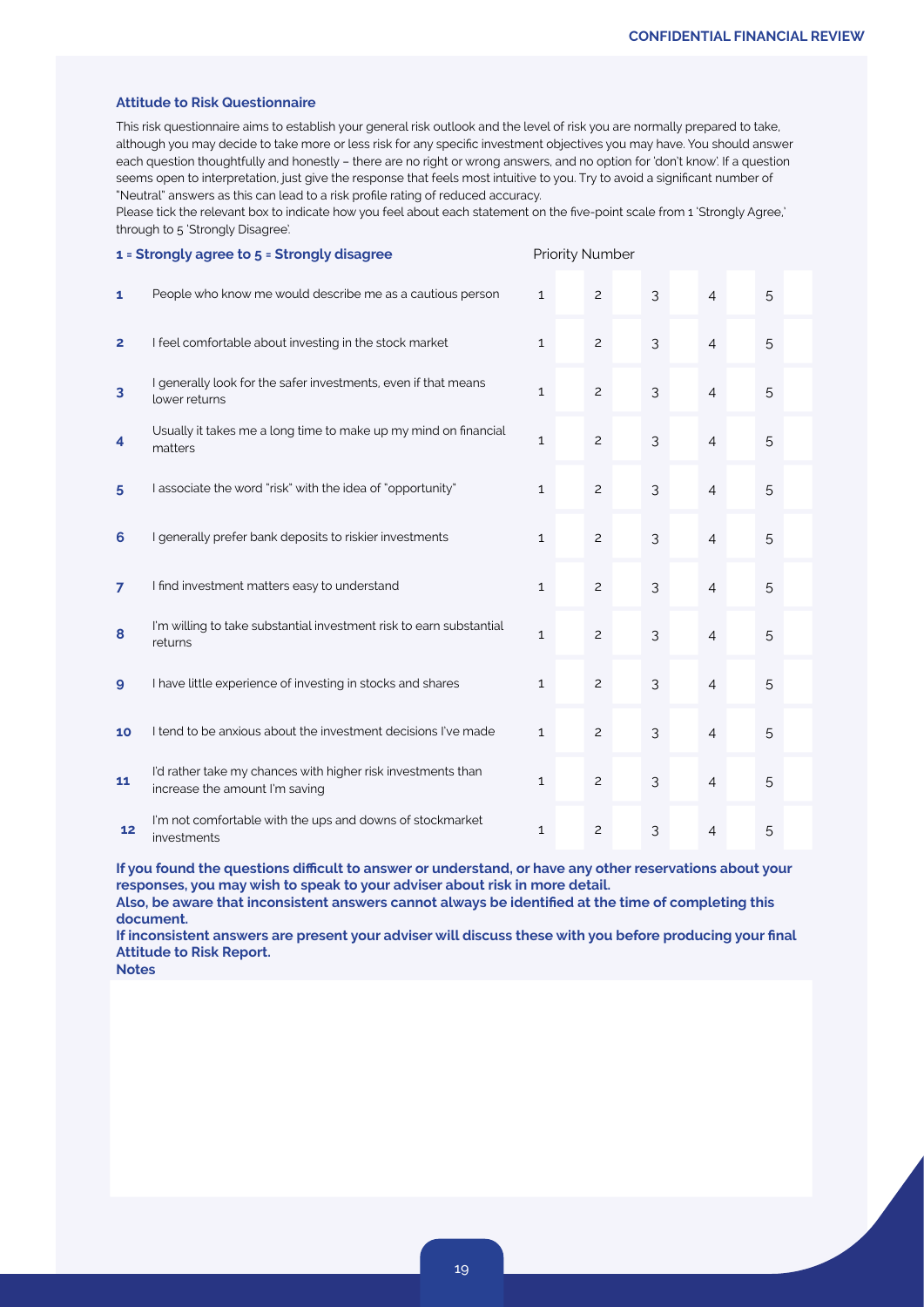## **Agreed Risk Profile**

**Natural Risk Level** - Your natural risk level is based on the answers given in the Attitude to Risk Questionnaire. This can be calculated using the table below.

**Agreed Risk Level** – To be agreed with Pensionhelp Independent Financial Adviser Your agreed risk level is arrived at following an interactive discussion with your Adviser, taking into consideration your natural risk level, capacity for loss and required investment return.

| Question       |                |                | <b>Client Responses</b> |                |                | <b>Client's Score</b> |
|----------------|----------------|----------------|-------------------------|----------------|----------------|-----------------------|
|                | $\mathbf 1$    | $\overline{c}$ | 3                       | $\overline{4}$ | 5              |                       |
| $\mathbf 1$    | $\circ$        | $\mathbf 1$    | $\overline{c}$          | 3              | $\overline{4}$ |                       |
| $\overline{c}$ | $\overline{4}$ | $\overline{3}$ | $\overline{c}$          | $\mathbf{1}$   | $\circ$        |                       |
| $\mathsf 3$    | $\circ$        | $\mathbf 1$    | $\overline{c}$          | 3              | $\overline{4}$ |                       |
| $\overline{4}$ | $\circ$        | $\mathbf 1$    | $\overline{c}$          | 3              | $\overline{4}$ |                       |
| 5              | $\overline{4}$ | $\mathfrak{Z}$ | $\overline{c}$          | $\mathbf{1}$   | $\circ$        |                       |
| $\mathbf 6$    | $\circ$        | $\mathbf 1$    | $\overline{c}$          | $\overline{3}$ | $\overline{4}$ |                       |
| $\overline{7}$ | $\overline{4}$ | $\overline{3}$ | $\overline{c}$          | $\mathbf{1}$   | $\circ$        |                       |
| $\,8\,$        | $\overline{4}$ | $\overline{3}$ | $\overline{c}$          | $\mathbf{1}$   | $\circ$        |                       |
| $\mathsf{Q}$   | $\circ$        | $\mathbf 1$    | $\overline{c}$          | 3              | $\overline{4}$ |                       |
| $10$           | $\circ$        | $\mathbf 1$    | $\overline{c}$          | 3              | $\overline{4}$ |                       |
| $11\,$         | $\overline{4}$ | $\overline{3}$ | $\overline{c}$          | $\mathbf{1}$   | $\circ$        |                       |
| $12\,$         | $\circ$        | $\mathbf 1$    | $\overline{2}$          | 3              | $\overline{4}$ |                       |
| <b>TOTAL</b>   |                |                |                         |                |                |                       |

#### **The scores correspond to the risk 10 risk profiles as follows:**

| Overall Score                             |  | 0-4 5-11 12-15 16-18 19-24 25-29 30-34 35-38 39-43 44-48 |  |  |  |
|-------------------------------------------|--|----------------------------------------------------------|--|--|--|
| Natural Risk Profile 1 2 3 4 5 6 7 8 9 10 |  |                                                          |  |  |  |

#### **Notes**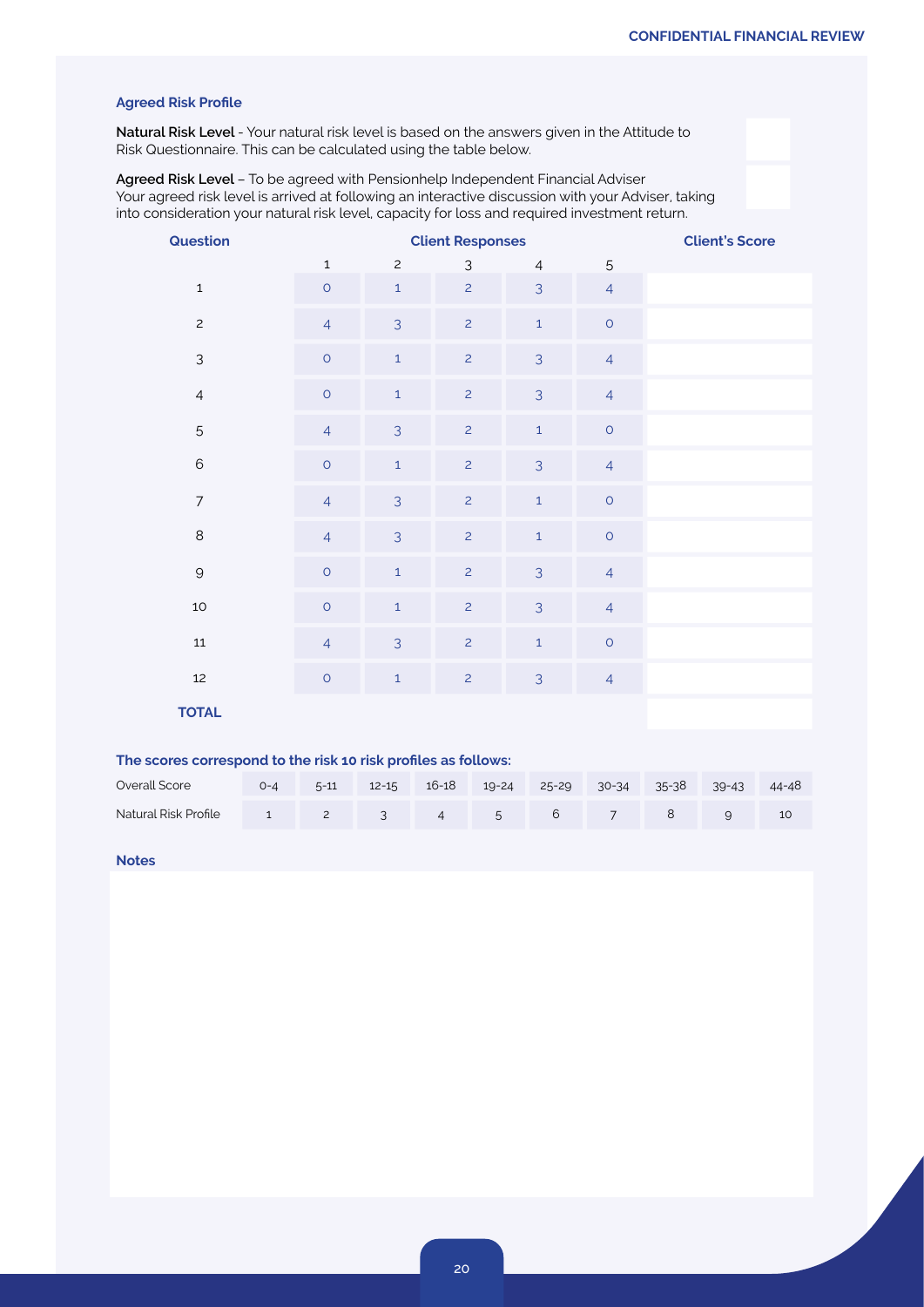#### **Knowledge and Experience – Assessment**

Before making a recommendation it is essential for us to determine that you have the necessary level of experience and knowledge in order to understand the risks involved in any transaction we may arrange for you or in the management of your portfolio. Therefore, please complete the following assessment accurately.

#### **Which of the following best describes your knowledge and experience? (Please tick).**

| This would be my first investment - I have no previous<br>knowledge or experience of investments.                                                                                                                                         | <b>YES</b> | <b>NO</b> |     |
|-------------------------------------------------------------------------------------------------------------------------------------------------------------------------------------------------------------------------------------------|------------|-----------|-----|
|                                                                                                                                                                                                                                           |            |           |     |
| This would be my first investment - although I have some<br>knowledge of how investments work (please provide further<br>details on this in the notes box below).                                                                         | <b>YES</b> | <b>NO</b> |     |
| I am aware of market fluctuations, and how these might<br>generate growth/income within my investments but also the<br>fact that I may lose all or part of an investment made.                                                            | <b>YES</b> | <b>NO</b> |     |
|                                                                                                                                                                                                                                           |            |           |     |
| I have previously invested in investment or pension products<br>- I have some knowledge of investments and how they work<br>(please provide further details on this in the notes box below).                                              | <b>YES</b> | <b>NO</b> |     |
| If the products purchased fluctuated in value, have you been                                                                                                                                                                              |            |           |     |
| comfortable with this? If No, please provide further detail<br>below                                                                                                                                                                      | <b>YES</b> | NO.       | N/A |
| I have previously invested in a range of investment or pension                                                                                                                                                                            |            |           |     |
| products, take an active interest in following investment<br>markets and reviewing my financial plans - I have a strong<br>knowledge of investments and how they work (please provide<br>further details on this in the notes box below). | <b>YES</b> | <b>NO</b> |     |
|                                                                                                                                                                                                                                           |            |           |     |
| If the products purchased fluctuated in value, have you been<br>comfortable with this? If No, please provide further details<br>below.                                                                                                    | <b>YES</b> | <b>NO</b> | N/A |

**Notes: Please describe your personal investment knowledge and experience**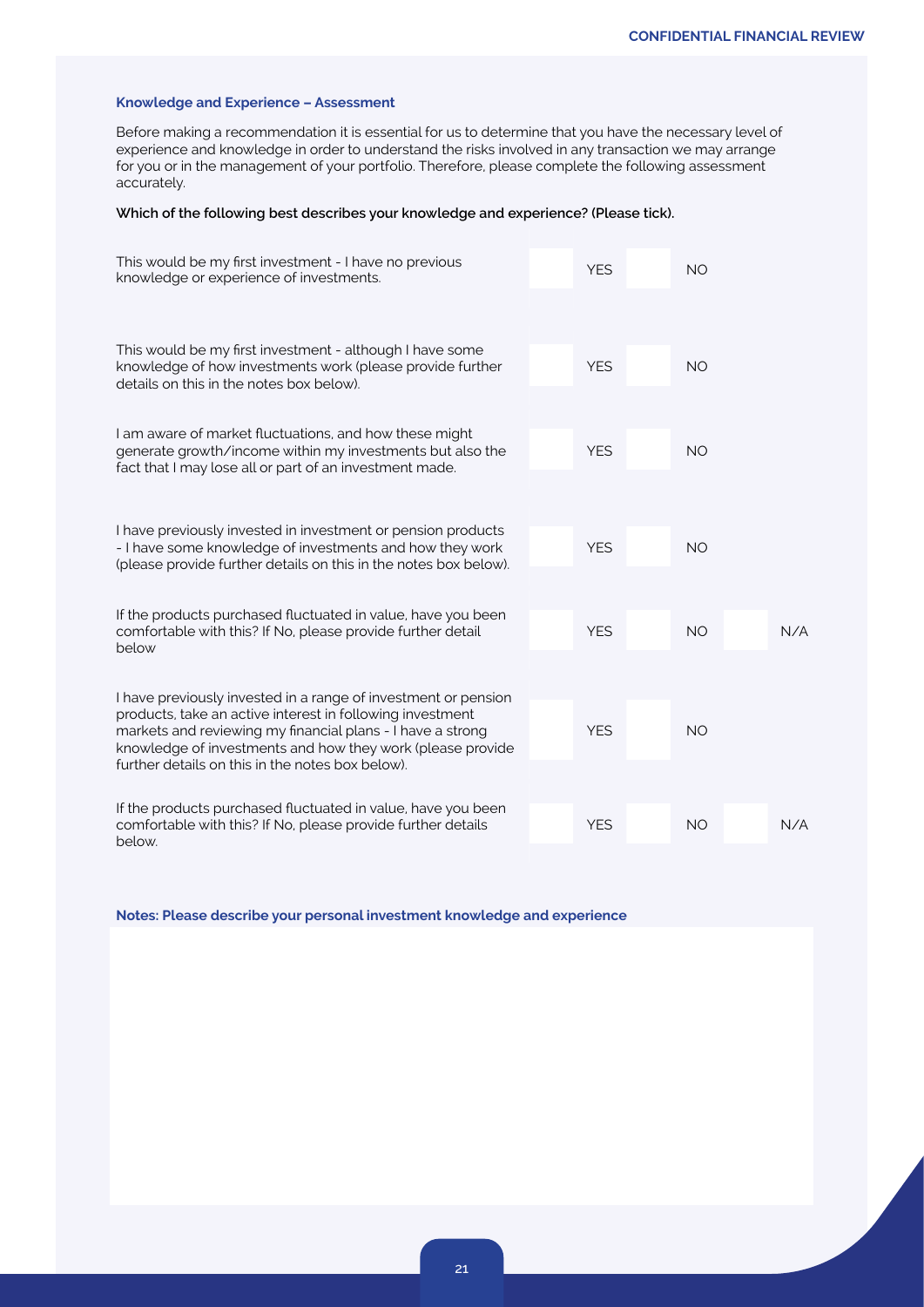#### **Client declaration**

I/We (the undersigned) have read and signed the Pensionhelp Privacy Notice document which explains why Pensionhelp collects my/our personal data, the type of personal data Pensionhelp collect and how Pensionhelp use it when providing services to me/us. I/We agree to be bound by the terms set out in these documents.

I/We confirm that the Client Agreement and Services and Fees Documents have been recieved by me/us.

I//We the undersigned confirm that the information provided in this Confidential Financial Review is correct and is given on the understanding that it does not place me/us under any obligation to buy or take up any recommendation which may be made and that a copy of this form is available on request.

I/We the undersigned confirm my/our financial planning objectives are those identified and prioritised in this document.

I/We the undersigned authorise Pensionhelp to obtain quotations/details of existing life assurance/ pension policies and investments and make recommendations for my/our consideration.

| Signed | Signed |
|--------|--------|
| Date   | Date   |

#### **Additional Notes**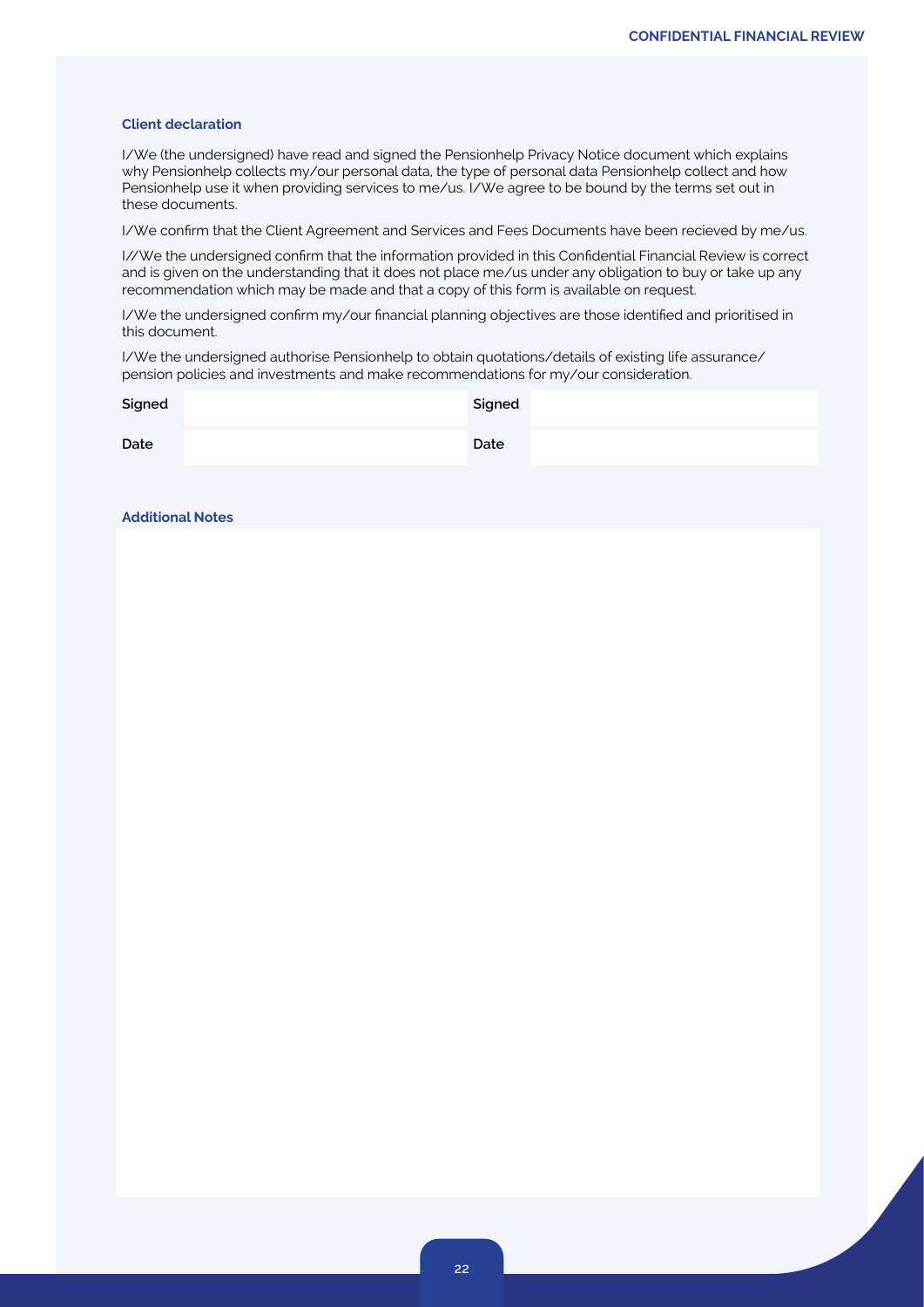## **Additional Notes**